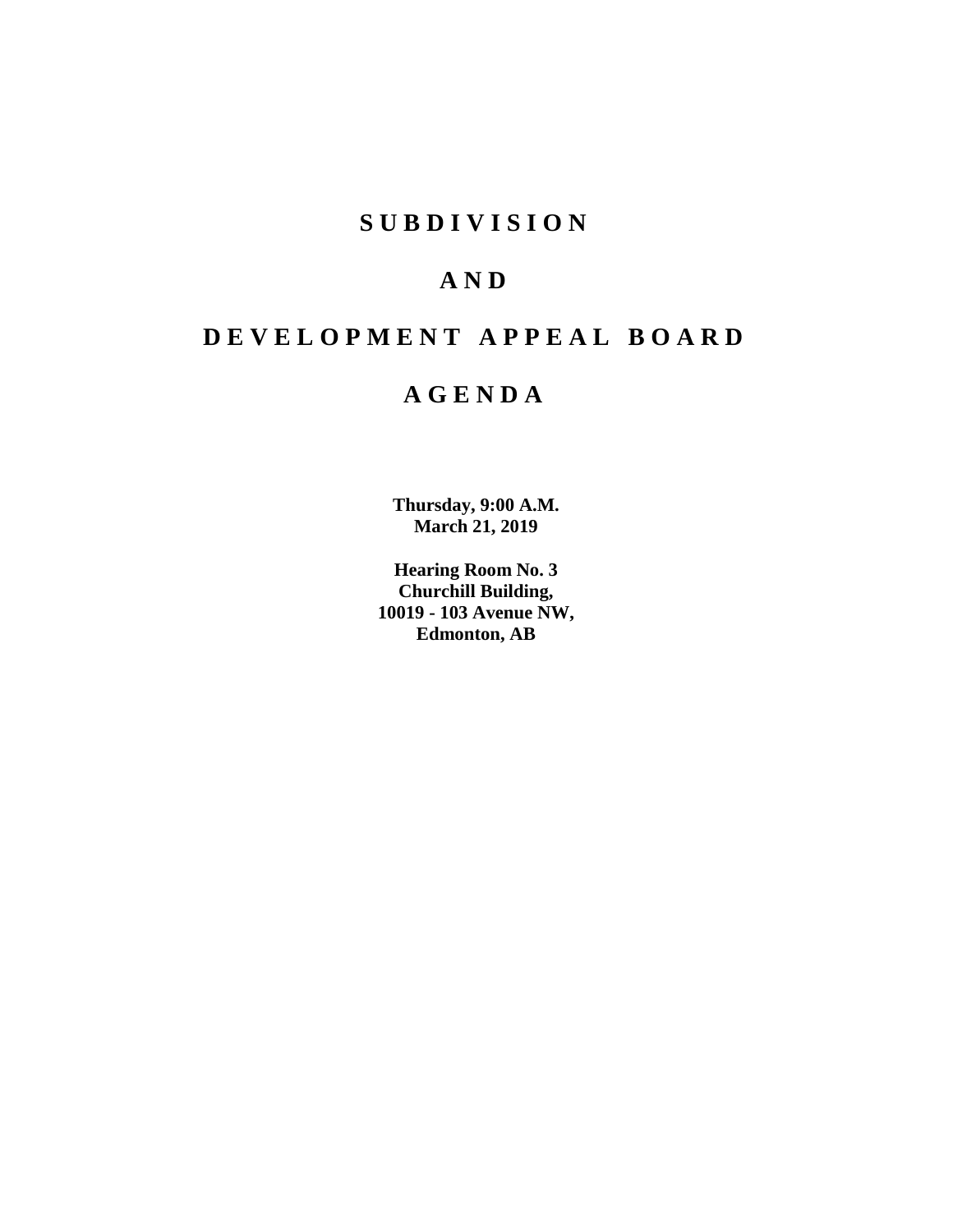## **SUBDIVISION AND DEVELOPMENT APPEAL BOARD HEARING ROOM NO. 3**

| 9:00 A.M. | SDAB-D-19-040 | To demolish an existing commercial building<br>and to construct an eleven (11) Storey mixed-<br>use building (Convenience Retail Stores in<br>basement and main floor; with Apartment |
|-----------|---------------|---------------------------------------------------------------------------------------------------------------------------------------------------------------------------------------|
|           |               | Housing (2nd floor and above with 34                                                                                                                                                  |
|           |               | Dwellings) (The Wedge Building)                                                                                                                                                       |
|           |               | 10344 - Jasper Avenue NW                                                                                                                                                              |
|           |               | Project No.: 276602461-002                                                                                                                                                            |
| NOTE:     |               | Unless otherwise stated, all references to "section numbers" refer to                                                                                                                 |
|           |               | the authority under the Edmonton Zoning Bylaw 12800.                                                                                                                                  |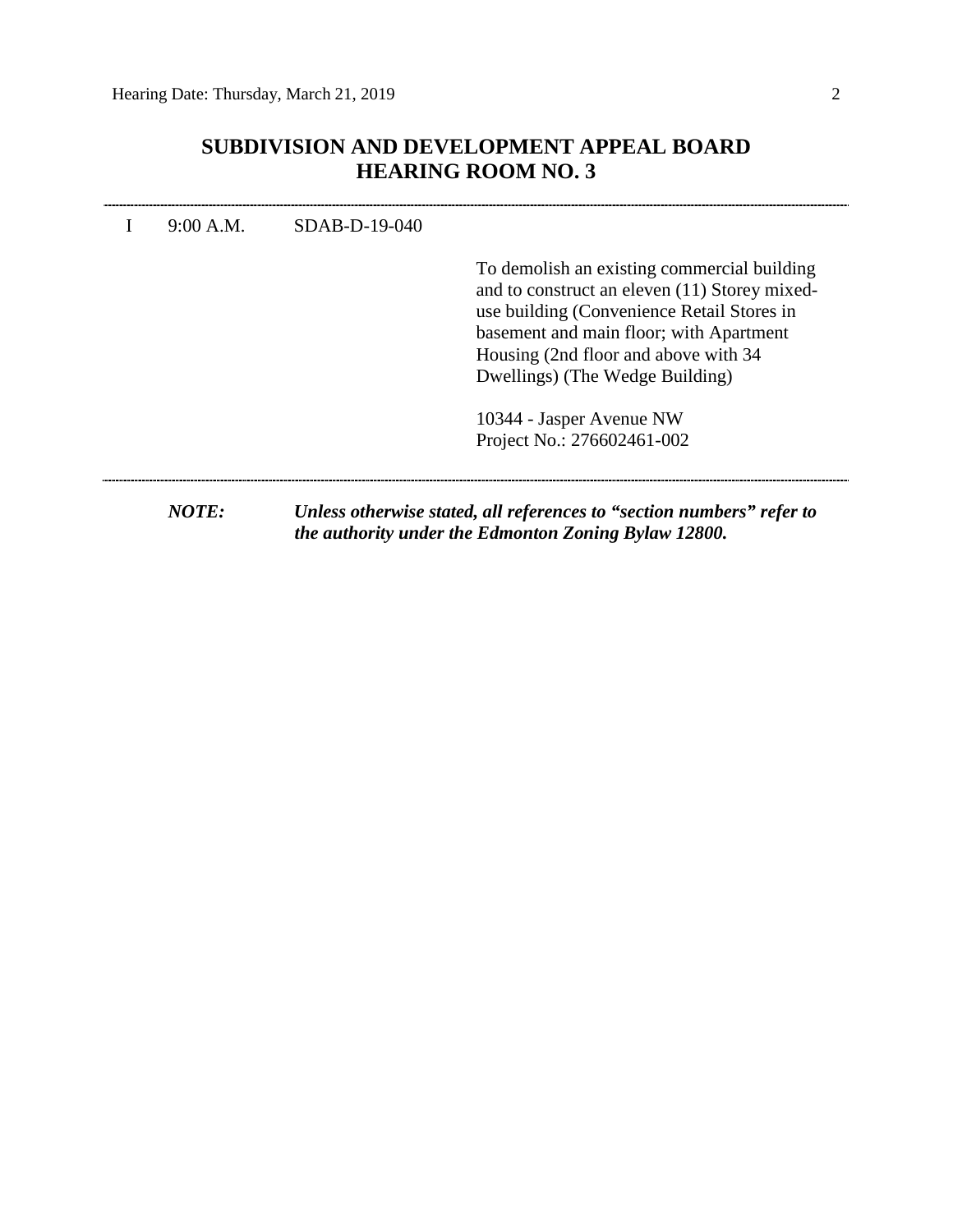#### **ITEM I: 9:00 A.M. FILE: SDAB-D-19-040**

### AN APPEAL FROM THE DECISION OF THE DEVELOPMENT OFFICER BY AN ADJACENT PROPERTY OWNER

#### APPELLANT:

APPLICATION NO.: 276602461-002

APPLICATION TO: Demolish an existing commercial building and to construct an eleven (11) Storey mixed-use building (Convenience Retail Stores in basement and main floor; with Apartment Housing on the second floor and above with 34 Dwellings) (The Wedge Building)

### DECISION OF THE DEVELOPMENT AUTHORITY: Approved with Conditions

DECISION DATE: January 24, 2019

DATE OF APPEAL: February 21, 2019

NOTIFICATION PERIOD: January 31, 2019 through February 21,

#### RESPONDENT:

MUNICIPAL DESCRIPTION OF SUBJECT PROPERTY: 10344 - Jasper Avenue NW

LEGAL DESCRIPTION: Plan NB Blk 3 Lot 157

2019

ZONE: (HA) Heritage Area Zone

OVERLAY: Special Area Downtown

STATUTORY PLAN: Capital City Downtown Plan

#### *Grounds for Appeal*

The Appellant provided the following reasons for appealing the decision of the Development Authority:

Melcor REIT Limited Partnership, represented by its General Partner, Melcor REIT GP Inc. (owned in part by Melcor Developments Lt. and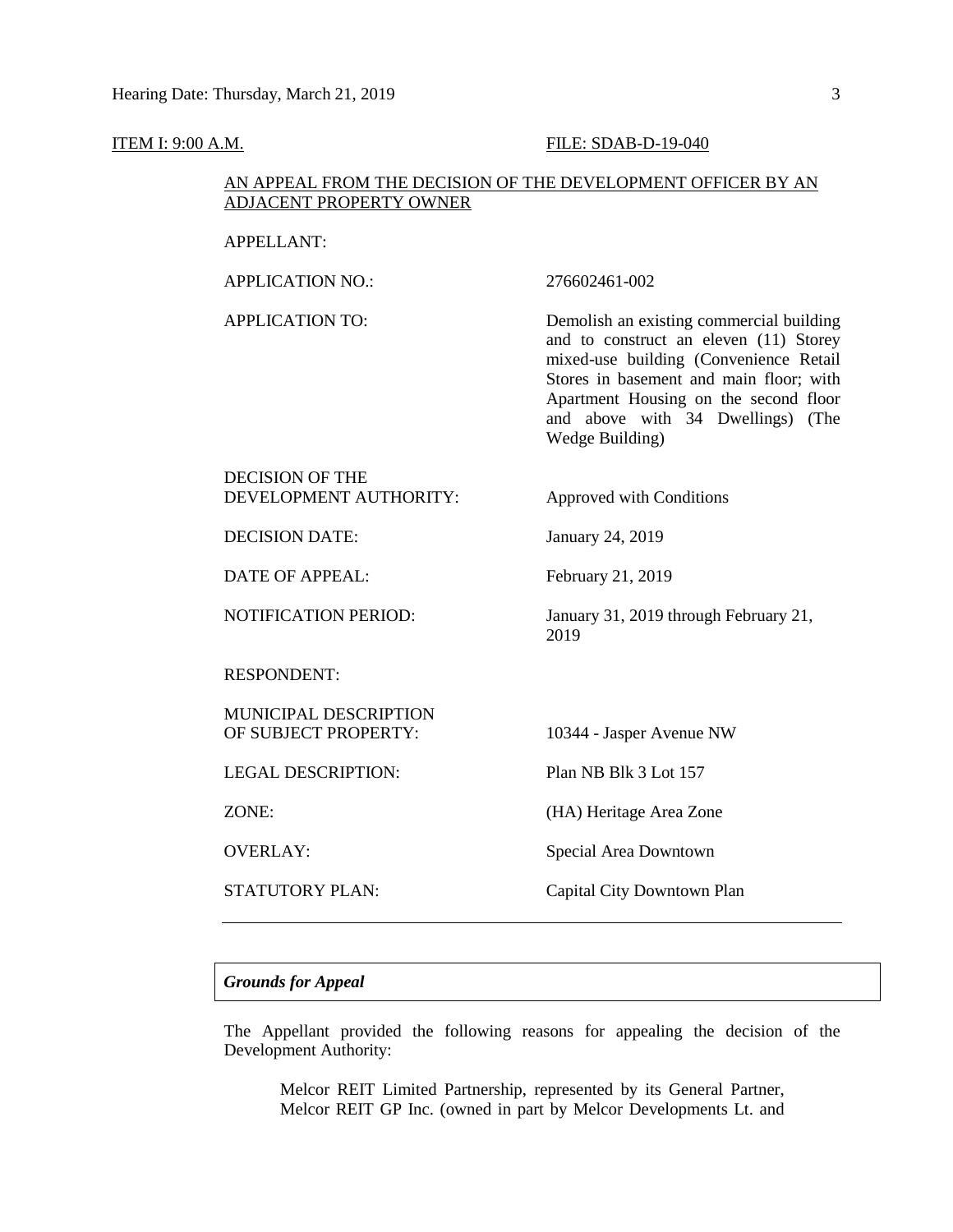referred to collectively as Melcor in his document) is the owner of the Birks Building (10354 – Jasper Avenue) which is located directly adjacent to the proposed redevelopment site. Furthermore, Melcor has vested interest in three additional parcels of land/buildings on 104 Street between Jasper Avenue and 102 Avenue. We have been involved in Edmonton development for over 95 years and are champions and supporters for developments that add value and inspiration to the city.

#### **Background Brief**

Melcor was first informed of the Wedge redevelopment project through Clark Builders who coordinated a meeting between Melcor, Oliver O'Connor (owner), Clark Builders (contractor), and Holo Blok (architectural consultant) on December 13, 2018. At that meeting, Holo Blok outlined the proposed development and informed Melcor that the project had gained the support of the Edmonton Design Committee and that the development permit decision was imminent. Several items were requested of Melcor as outlined below:

- An encroachment agreement on the Birks Building property was requested. It was discussed that the existing building was currently encroaching on Melcor's land anywhere from 0.25 metres to 0.54 metres (see attached Appendix A for the Lot Boundary Plan as provided by Holo Blok).
- A crane encroachment agreement was requested to swing a tower crane overtop the Birks Building.
- Two building envelope details were provided for the tie-in between the Wedge building and Birks Building. Melcor was asked which construction detail was preferred.
- The "Birks Diamond" (a three-dimensional diamond included as part of a ghost sign painted on the east face of the Birks Building) was suggested to be removed and possibly incorporated into a new mural to be pained on the side of The Wedge building.

No commitments were made at the initial meeting.

Upon further internal consultation as well as a meeting with one of Melcor's structural and building envelope engineering consultants, Melcor provided an emailed response to Holo Block declining the participation in any easements/encroachments or providing the Birks Diamond to be used on The Wedge building. As well, further information was requested in regards to structural concerns and the protection of the Birks building during construction. (see attached Appendix B for a copy of Melcor's written response to Holo Blok).

No further follow-up was received on these items. The Development Permit Notice was received on February 8, 2019.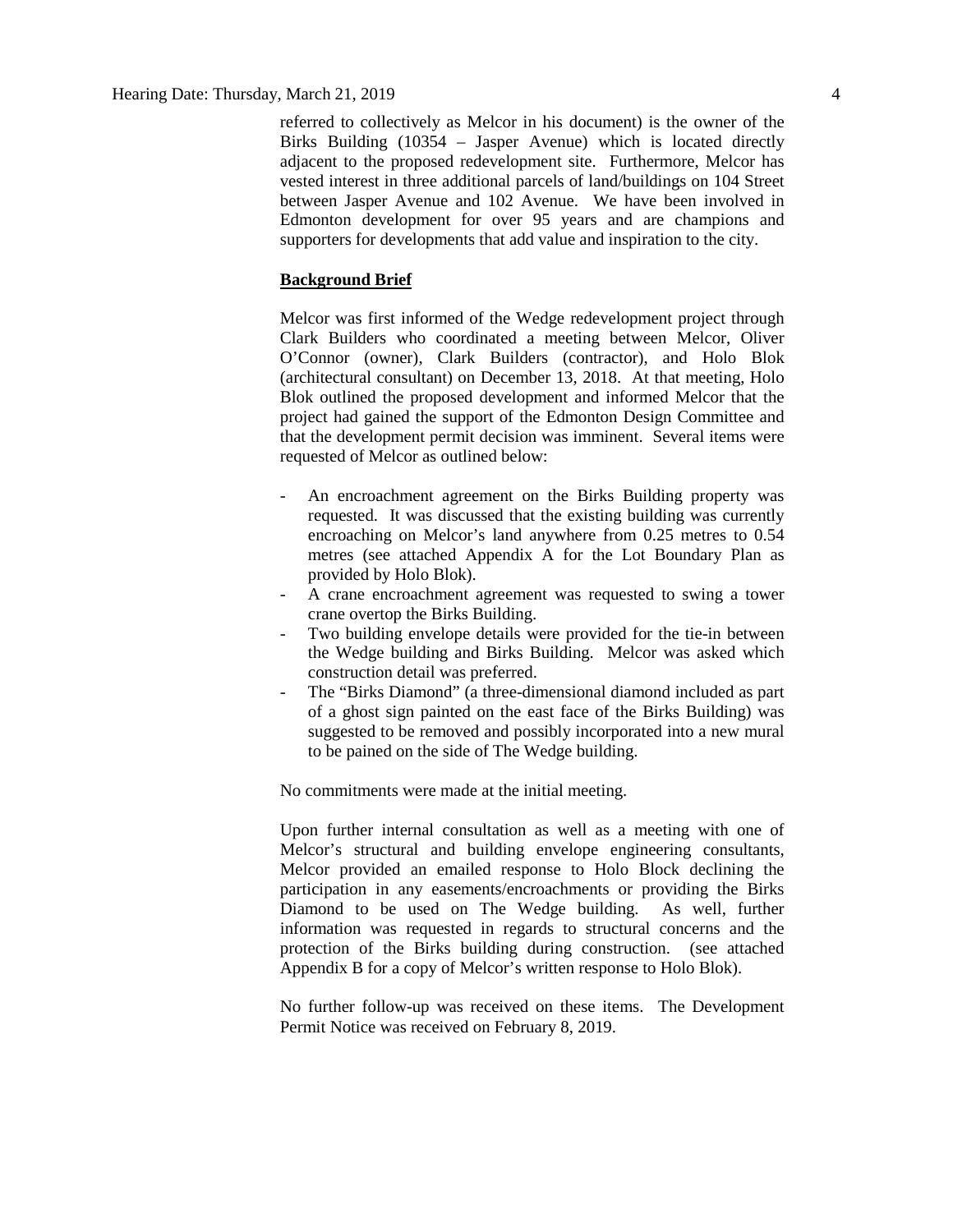#### **Appeal Items**

The following identifies the issues that Melcor has with the proposed development and the approval provided by City administration:

1. Lack of Meaningful Neighbourhood Consultation

The proposed development lands within the Heritage Area Zone (HA) of the zoning bylaw. Generally speaking, any construction taking place within this zone is considered infill. Infill can be sensitive and many developers have learned that good consultation can be the key to success for a project. As an example, the Mature Neighbourhood Overlay has a built-in mechanism to ensure that proper consultation and feedback is solicited from neighbours before decisions are rendered on projects that require variances. As well, when writing a Direct Control zone, consultation is a must to understand and consider the impact to direct stakeholders.

Melcor understands that neighbourhood consultation is not a requirement of the HA Zone, however, we believe this to be a gap in the zone and process. The HA zone setback requirement states "buildings shall be built to the front and side property lines". In this scenario, buildings will typically be built up directly next to existing structures. There are no current consultation requirements, clauses or conditions in place to ensure that the integrity of the neighbouring properties is maintained. Melcor's concerns include:

- Additional snow loads on the roof the Birks Building
	- Will the additional height have an impact on current loads? Has this been qualified by an Engineer?
	- If there are impacts (i.e. greater snow drift created) who is responsible for ensuring that the current structure of the Birks Building (roof and foundations) are capable of carrying the additional loads?
- Undermining of existing foundations, wall assemblies or other
	- We ae unclear on tie in details, elevation of new foundations, and construction procedures. Who is responsible to ensure that these details have minimal impact on neighbouring properties? If there are issues, who is responsible for dealing with it?
- Protection of existing properties during construction
	- There is no condition or agreement in regards to existing building protection.
- Disruption during construction
	- The Birks Building is currently fully leased out including main floor retail tenants. There has not been any discussion in regards to construction disruption, pedestrian disruption along Jasper Avenue, messaging to tenants, setting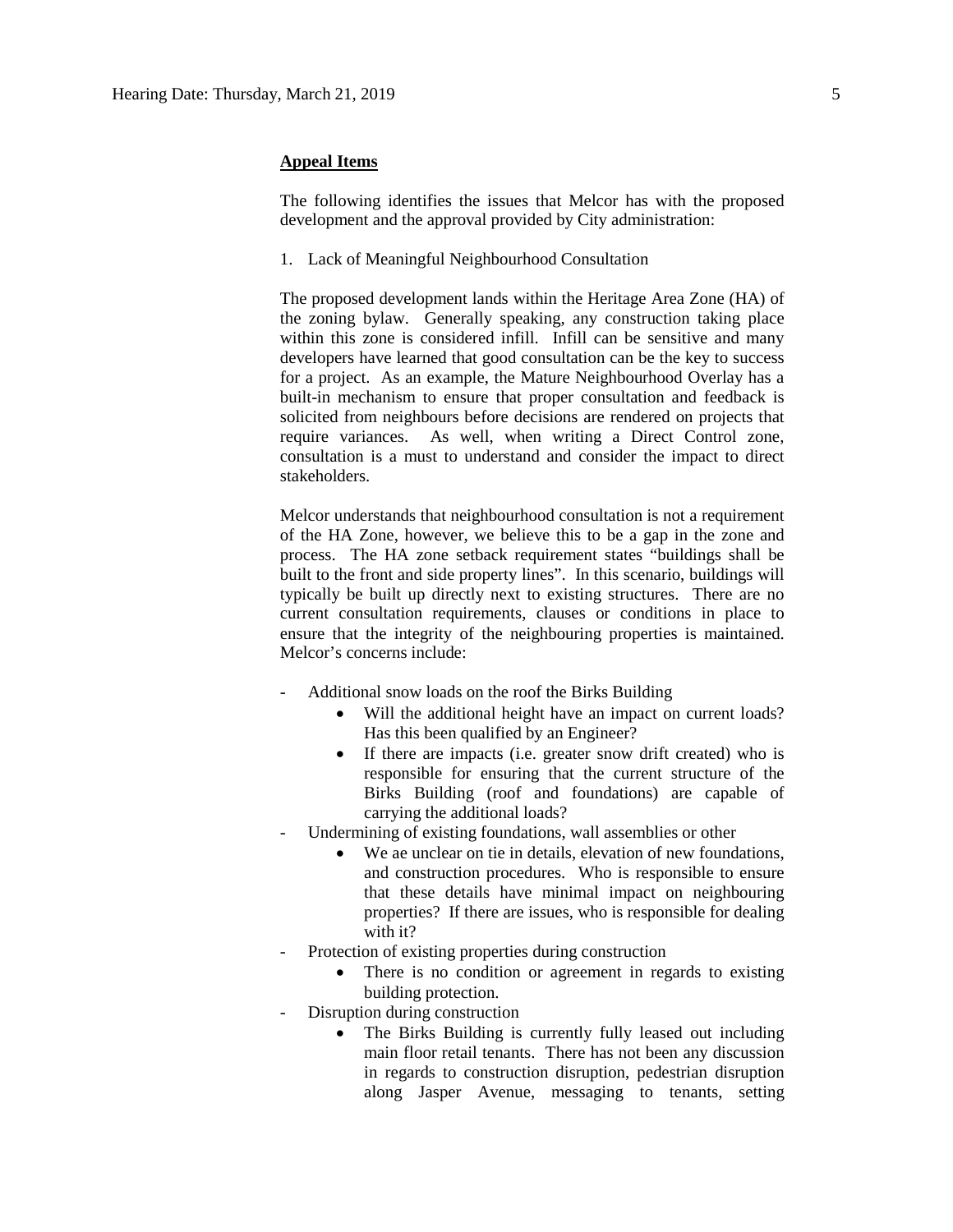expectations for timelines, mobilization, construction staging etc. this can have a significant impact on the success and health of current tenants, most of which are small businesses that can't afford disruptions in their operations.

- Loading
	- The proposed building has potential for retail/restaurant space in the basement and main floor. Where will the loading for these tenants take place? Given that the building is only 25 feet wide, is it expected that the loading vehicles will encroach on space behind the neighbouring buildings? Will this block access to neighbouring buildings? There was a variance granted for the required loading stall, however one section of the issued permit noted that loading will take place in the alley, while another section noted loading provided along Jasper Avenue. This item needs clarification and addressing due to potential conflict with neighbouring access.
- 2. Property Encroachment Unresolved Issues

Melcor is very concerned that the encroachment of the existing building (and possibly the new Wedge building) was not addressed in the conditions of the development permit. A review of the DP drawings at the City revealed that it was not clear whether the intent of the new building was to encroach on Melcor's property, however, the existing condition is shown on the Lot Boundary Plan that was submitted as part of the application. This question should have been raised by the Approving Authority prior to the approval of the permit. Furthermore, a condition should have been inserted on the permit that if the intent is for the new building to encroach on neighbouring property, that an agreement must be in place before drawings are released for building permit review.

3. Historic Resource Protection

The Birks Building is on the Inventory of Historic Resources in Edmonton. It represents features that tell a story about Edmonton's past. The Birks ghost sign is one of many of the features that make this building a Historic Resource. It is not Melcor's desire to disrupt this sign, however we do understand that the building has not been designated as a Municipal Historic Resource and therefore is not protected from inappropriate alteration.

Because of the unresolved encroachment issue noted above, we are unsure as to whether this sign will need relocation. If it does, it is unclear who is responsible for the ghost sign and diamond relocation and ensuring the condition does not degrade further. A condition should be added to the development permit to ensure that if a signage relocation is required, an agreement shall be reached prior to the release of building permit drawings for review.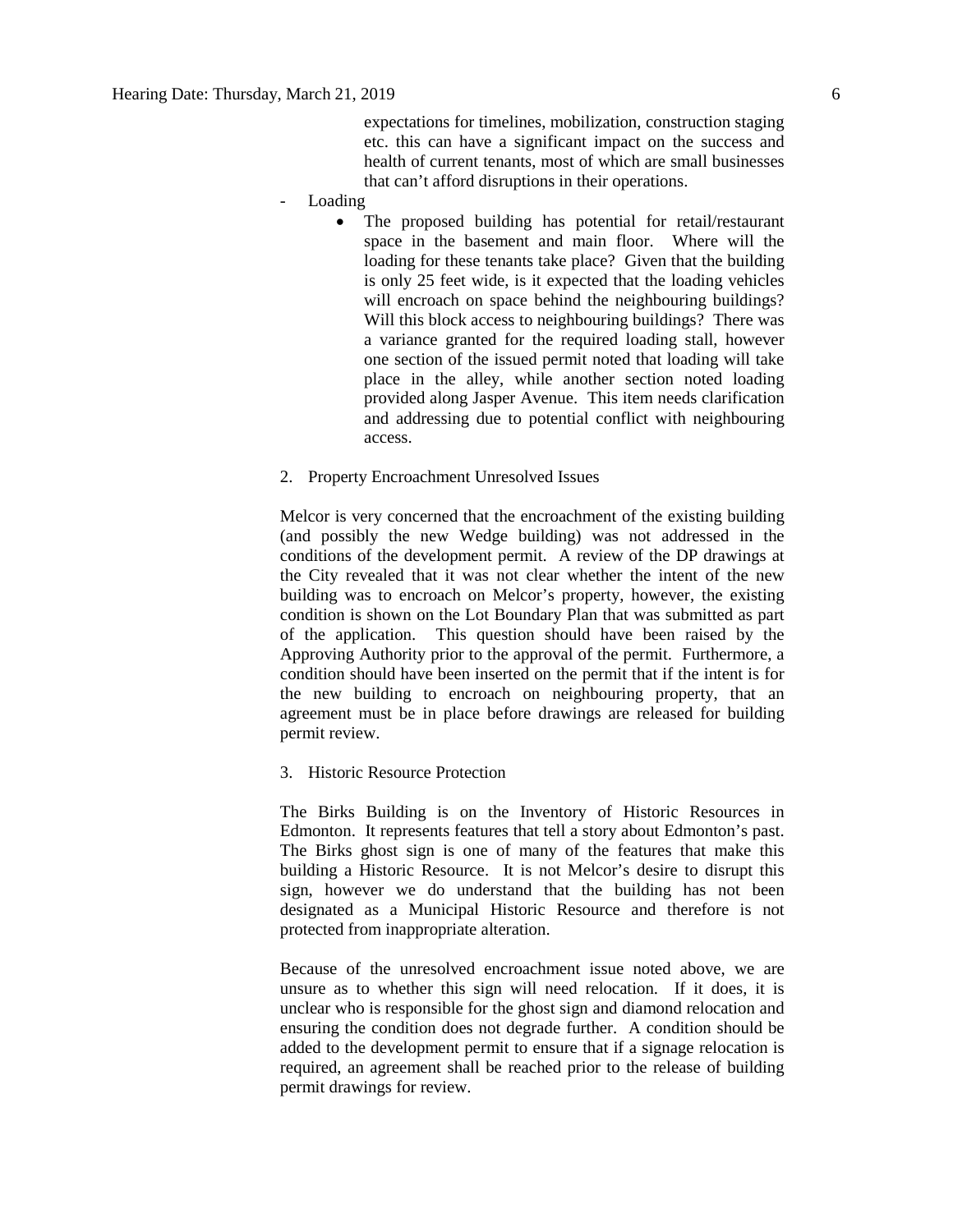4. Architectural Intent of the Heritage Area Zoning Bylaw

It is Melcor's position that the proposed "Wedge" project does not meet the architectural intent of the Heritage Area Zone, specifically Section 910.7(5).

## **Please note that specific excerpts from Section 910.7(5) are contained on the file along with explanatory notes.**

The following points outline the disconnect between the approved development and the zoning excerpts.

- The approving authority provided variances for all floor plate reductions and building stepback regulations. With this decision, the square footage increase in the building is minimal while the negative impact to surrounding stakeholders is significant. The massing and showing are greatly increased and the pedestrian scale decreased.
- In section  $910.7.5(d)(ii)$  it clearly states that any portion of the building Height greater than 5.0 metres shall be stepped back from the property line. Although the exterior façade of the building is stepped back, the balconies protrude into the required stepback to the street face, creating an overwhelming wall effect at the front property line adjacent to Jasper Avenue. These balconies negate the result of any building face stepback. The perceived massing of the building is not reduced and does not promote pedestrian sale of the street. From street level, the building will be perceived as an 11-storey vertical wall.
- The approved elevations of the new development do not display consistent material or design elements to create a unified building exterior within the first 5 storeys that face a public roadway. This is in direct conflict with the HA Zone.
- The architectural treatment of the new building up to the first 5 storeys does not adhere to the general alignment of the horizontal and vertical elements of the adjacent buildings along the same block face. This is in direct conflict with the HA Zone.
- Edmonton Design Committee provided support for the building elevations with little regard for the zoning requirements and the approving authority approved the application with no mention of variances to architectural treatment and consistency with surrounding exteriors. The general purpose of the HA zone clearly states that "new developments are pedestrian friendly and compatible in scale, function, built form and design continuity with the historical, architectural and urban village character of the area". The Heritage Area Zone covers only a few city blocks, limiting it specifically to the area that contains some of the city's most prominent Historic Resources. There are several examples of redevelopment done well in and around the HA zone (i.e. Icon Towers, former Sobey's building). Melcor's position is that the overall intent of the zone was overlooked. Not only does this set an undesirable precedent for future development with the HA zone, it degrades the work that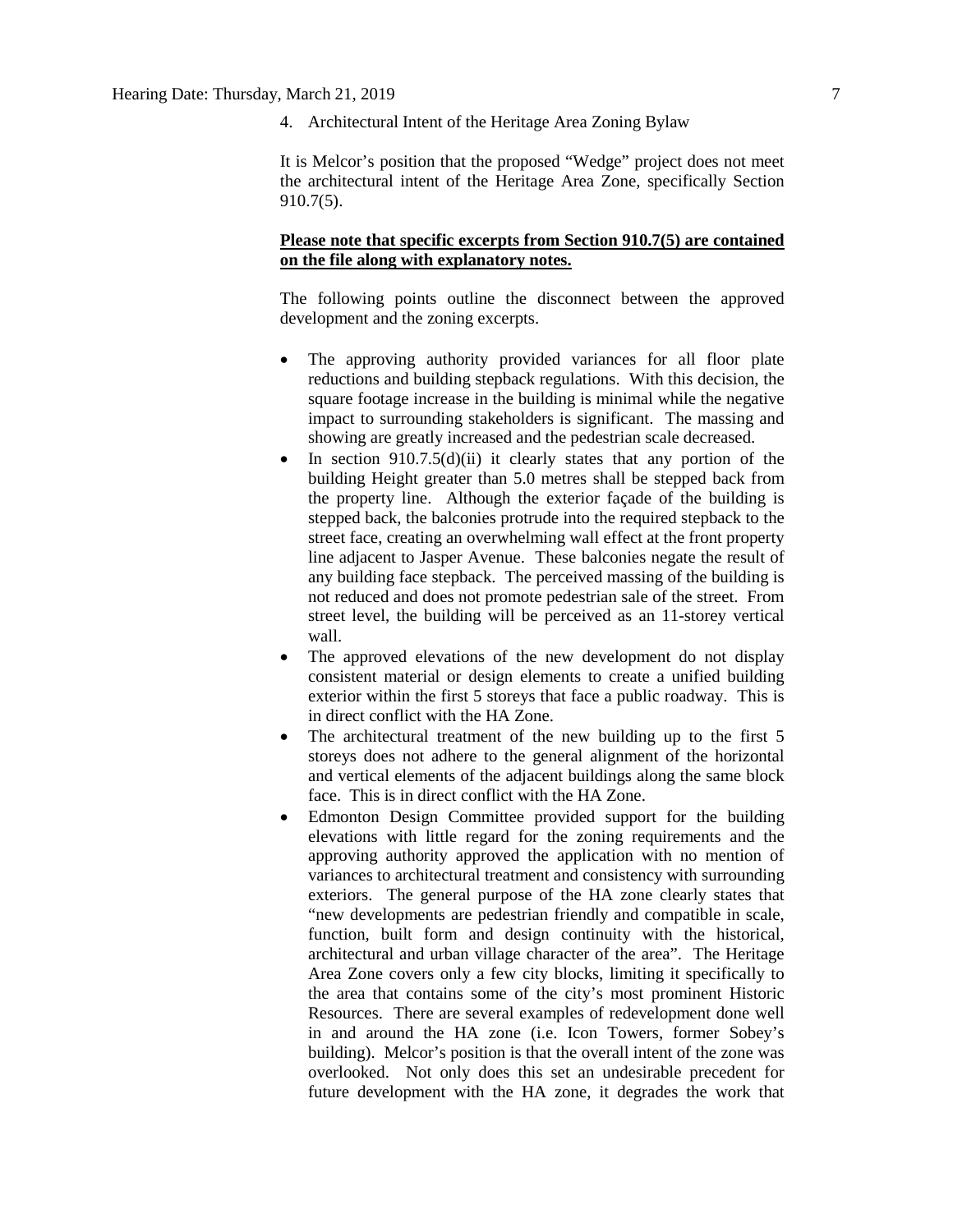#### **Summary**

Melcor strong opposes this development as approved by City Administration. We support the principal of redevelopment, however, expect it to be done in a thoughtful and considerate manner. It is our ask of the Subdivision and Development Appeal Board to overturn the approved permit and enforce the regulations of the Heritage Area Zone. Furthermore, if there were to be future development permit applications, clear definitive conditions shall be added to address neighbourhood consultation, encroachment issues, and existing building protection.

#### *General Matters*

#### **Appeal Information:**

The *Municipal Government Act*, RSA 2000, c M-26 states the following:

#### **Grounds for Appeal**

**685(1)** If a development authority

- (a) fails or refuses to issue a development permit to a person,
- (b) issues a development permit subject to conditions, or
- (c) issues an order under section 645,

the person applying for the permit or affected by the order under section 645 may appeal to the subdivision and development appeal board.

**(2)** In addition to an applicant under subsection (1), any person affected by an order, decision or development permit made or issued by a development authority may appeal to the subdivision and development appeal board.

#### **Appeals**

**686(1)** A development appeal to a subdivision and development appeal board is commenced by filing a notice of the appeal, containing reasons, with the board,

- (a) in the case of an appeal made by a person referred to in section 685(1)
	- (i) with respect to an application for a development permit,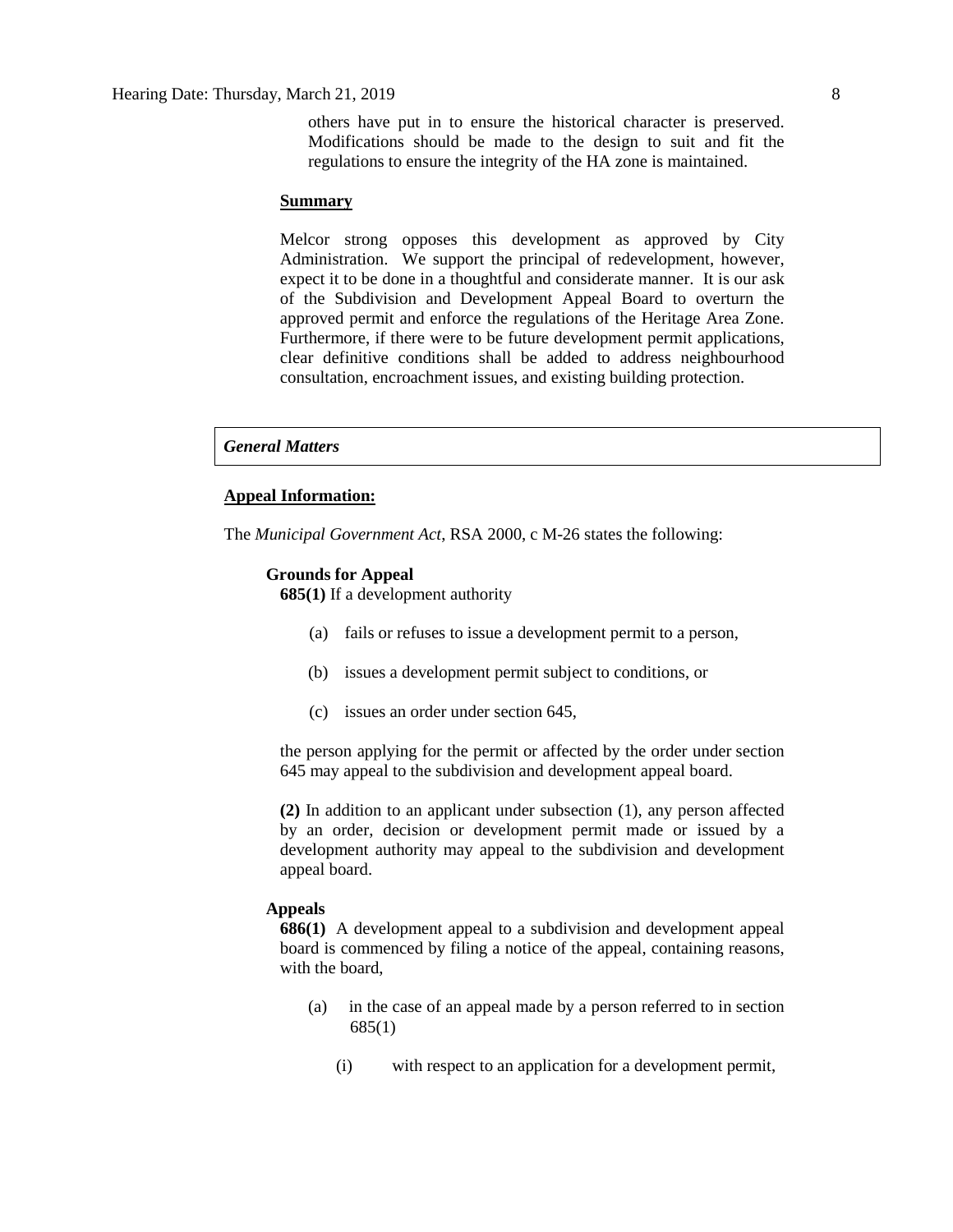- (A) within 21 days after the date on which the written decision is given under section 642, or
- (B) if no decision is made with respect to the application within the 40-day period, or within any extension of that period under section 684, within 21 days after the date the period or extension expires,

or

- (ii) with respect to an order under section 645, within 21 days after the date on which the order is made, or
- (b) in the case of an appeal made by a person referred to in section 685(2), within 21 days after the date on which the notice of the issuance of the permit was given in accordance with the land use bylaw.

#### **Hearing and Decision**

**687(3)** In determining an appeal, the subdivision and development appeal board

…

- (a.1) must comply with the land use policies;
- (a.2) subject to section 638, must comply with any applicable statutory plans;
- (a.3) subject to clauses (a.4) and (d), must comply with any land use bylaw in effect;
- (a.4) must comply with the applicable requirements of the regulations under the Gaming, Liquor and Cannabis Act respecting the location of premises described in a cannabis licence and distances between those premises and other premises;
	- …
	- (c) may confirm, revoke or vary the order, decision or development permit or any condition attached to any of them or make or substitute an order, decision or permit of its own;
	- (d) may make an order or decision or issue or confirm the issue of a development permit even though the proposed development does not comply with the land use bylaw if, in its opinion,
		- (i) the proposed development would not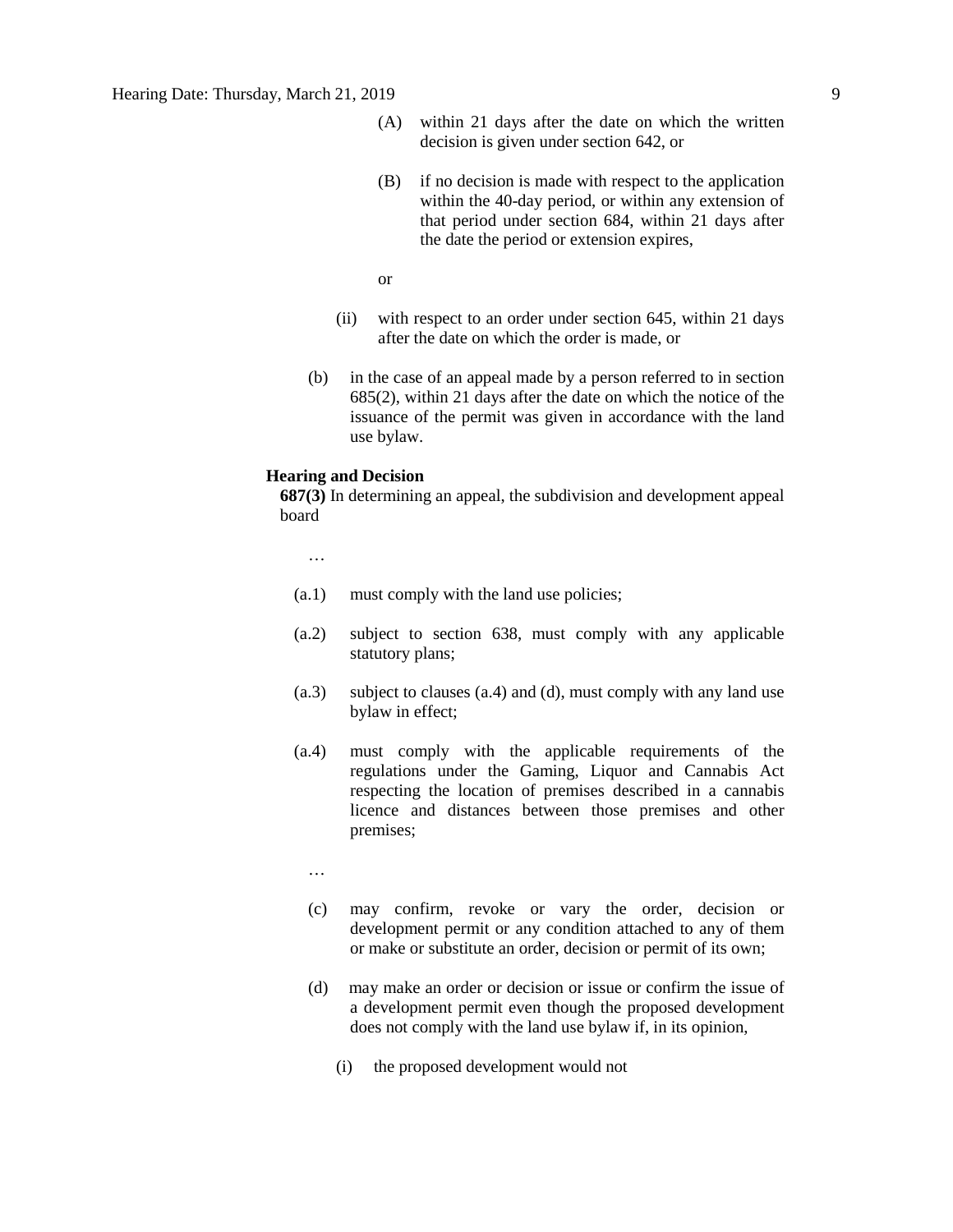- (A) unduly interfere with the amenities of the neighbourhood, or
- (B) materially interfere with or affect the use, enjoyment or value of neighbouring parcels of land,

and

(ii) the proposed development conforms with the use prescribed for that land or building in the land use bylaw.

#### **General Provisions from the** *Edmonton Zoning Bylaw:*

Under section 910.7(2)(b), **Apartment Housing** is a **Permitted Use** in the **(HA) Heritage Area Zone**.

Under section 7.2(1), **Apartment Housing** means:

development consisting of one or more Dwellings contained within a building in which the Dwellings are arranged in any horizontal or vertical configuration, which does not conform to the definition of any other Residential Use.

### Under section 910.7(2)(i), **Convenience Retail Stores** is a **Permitted Use** in the **(HA) Heritage Area Zone**.

Under section 7.4(13), **Convenience Retail Stores** means:

development used for the retail sale of those goods required by area residents or employees on a day to day basis, from business premises which do not exceed 275 m2 in gross Floor Area. Typical Uses include small food stores, drug stores, and variety stores selling confectionery, tobacco, groceries, beverages, pharmaceutical and personal care items, hardware or printed matter. This Use does not include Cannabis Retail Sales.

Section 910.7 states that the **General Purpose** of the **(HA) Heritage Area Zone** is:

to establish a special heritage character Zone, in which the existing concentration of historical resources shall be preserved, rehabilitated and reused, and to ensure new developments are pedestrian friendly and compatible in scale, function, built form and design continuity with the historical, architectural and urban village character of the area.

Section 910.1 states that the **General Purpose** of the **Downtown Special Area** is "to designate the Downtown area as a Special Area and to adopt the following land use regulations to achieve the objectives of the Capital City Downtown Plan."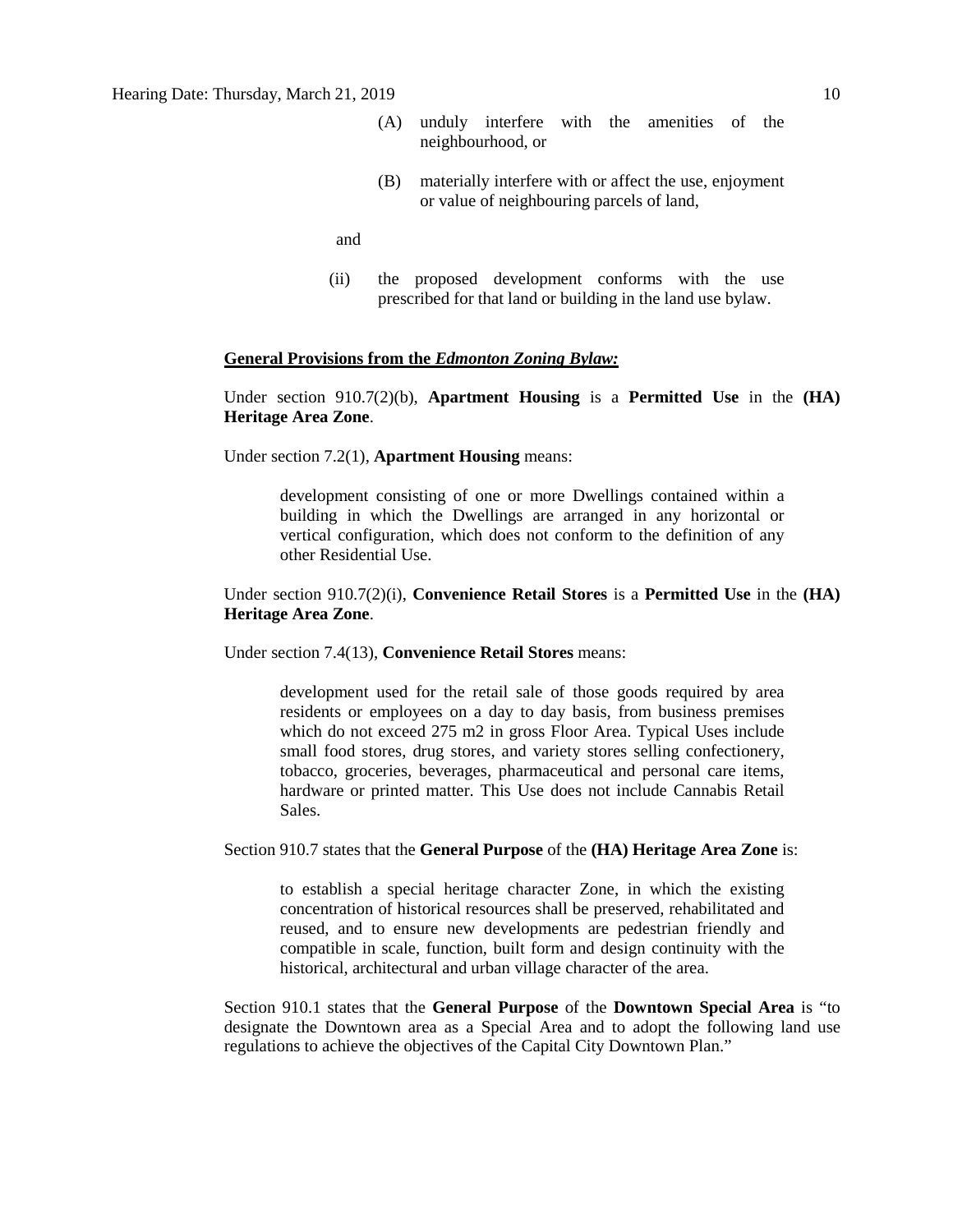#### *Residential Floor Plate*

Section  $910.7(5)(b)(i)(A)$  states:

- b. Tower Floor Plate, Stepbacks, and Spacing
	- i. Building Setback, Tower spacing and sculpting shall be used to reduce building mass and augment views, light and privacy.
		- A. For buildings greater than 20 m in Height, the maximum residential Floor Plate shall not exceed  $\frac{900 \text{ m}^2}{200 \text{ m}^2}$ , but in no case shall it exceed 80% of the podium Floor Plate, to the satisfaction of the Development Officer.

Under section 6.1, **Floor Plate** means "the total floor area of a Storey within a building or structure contained within the outside surface of the exterior walls, provided that in the case of a wall containing windows, the glazing line of windows may be used."

### **Development Officer's Determination**

**1. The proposed residential Floor Plate above the 20m in Height exceeds 80% of the podium Floor Plate. (Reference Section 910.7.5(b)(i)(A))))** [unedited]

*Tower Stepback*

Section  $910.7(5)(b)(i)(B)$  states:

- b. Tower Floor Plate, Stepbacks, and Spacing
	- i. Building Setback, Tower spacing and sculpting shall be used to reduce building mass and augment views, light and privacy.
		- …
			- B. Tower Stepback from the Street Wall shall be a minimum of  $4.5$  m.

Under section 6.1, **Stepback** means "the horizontal distance a building façade is stepped back, on a horizontal plane, from the building façade immediately below it."

Under section 6.1, **Tower** means "a high-rise building with special design constraints applying to life/safety measures, structural support, wind, sunlight, and skyline impacts."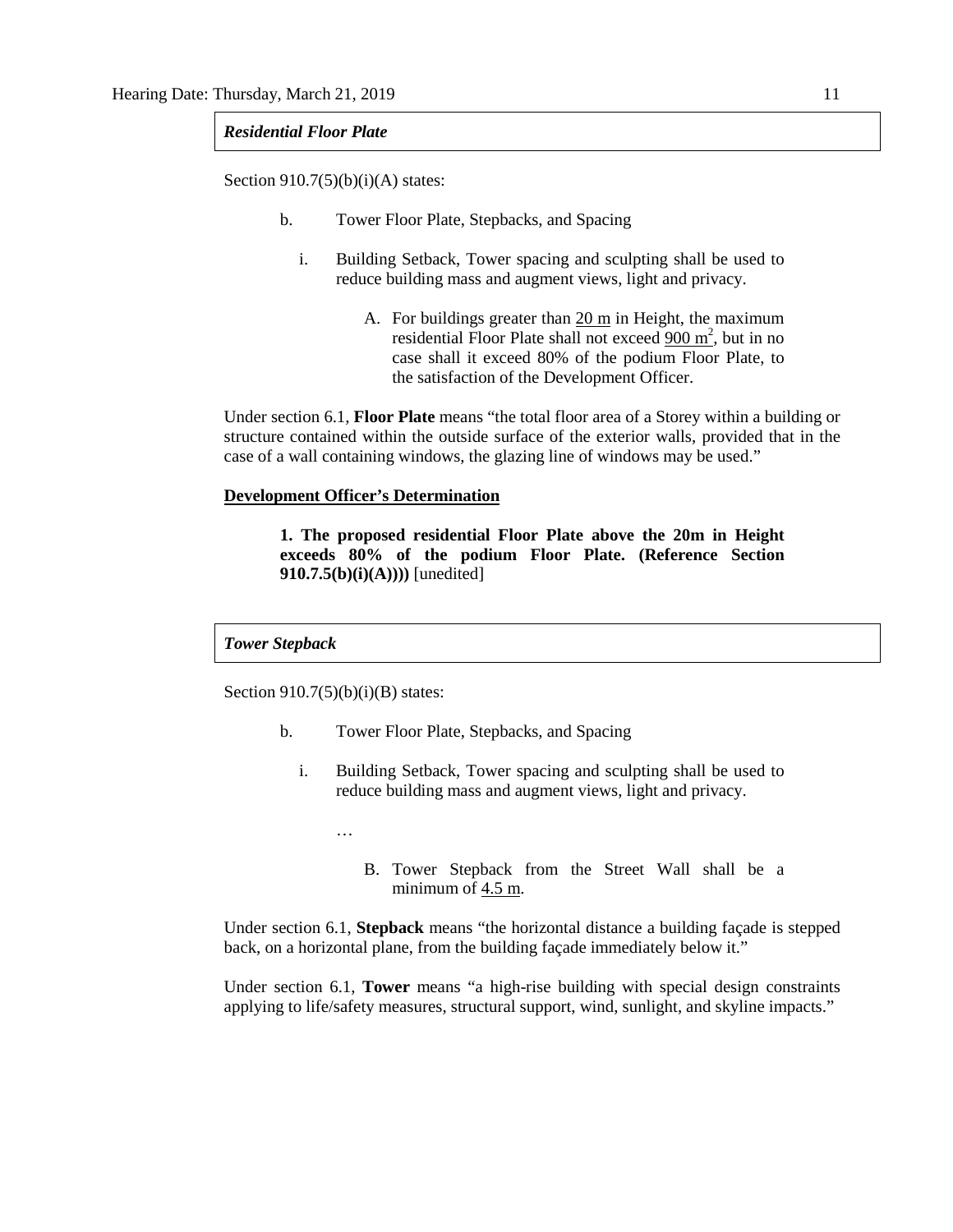#### **Development Officer's Determination**

**2. The proposed Tower Stepback abutting Jasper Avenue is 3.24m, instead of 4.5m. (Reference Section 910.7.5(b)(i)(B))** [unedited]

*Tower Floor Plate*

Section  $910.7(5)(c)(v)$  states:

- c. Roof Tops and Skyline Effects
	- v. The Tower Floor Plate(s) of the top 4 floors shall be reduced a further 10% to 15 %, to the satisfaction of the Development Officer, through Stepbacks to create the articulation, visual interest, and reduced massing effects.

#### **Development Officer's Determination**

**3. The proposed Tower Floor Plate of the top 4 floors is not reduced a further 10% to 15% from the rest of the Tower Floor Plate. (Reference Section 910.7.5(c)(v))** [unedited]

#### *Parking Spaces*

Section 54.2, Schedule 1(B), states the following with respect to Areas Within the Downtown Special Area:

| <b>Number of Required Parking Spaces by Zone</b>             |          |  |  |  |  |
|--------------------------------------------------------------|----------|--|--|--|--|
| <b>Area of Application</b>                                   | HA       |  |  |  |  |
| 1. Studio                                                    |          |  |  |  |  |
| Minimum Parking Requirement per unit                         | $\Omega$ |  |  |  |  |
| Maximum Parking Requirement per unit                         | 0.5      |  |  |  |  |
|                                                              |          |  |  |  |  |
| 2. 1 Bedroom Dwelling or Residential-<br><b>Related Unit</b> |          |  |  |  |  |
| Minimum Parking Requirement per unit                         | 0.4      |  |  |  |  |
| Maximum Parking Requirement per unit                         | 0.75     |  |  |  |  |
|                                                              |          |  |  |  |  |
| 4. Visitor Parking                                           |          |  |  |  |  |
| Minimum Parking Requirement per unit                         | $\Omega$ |  |  |  |  |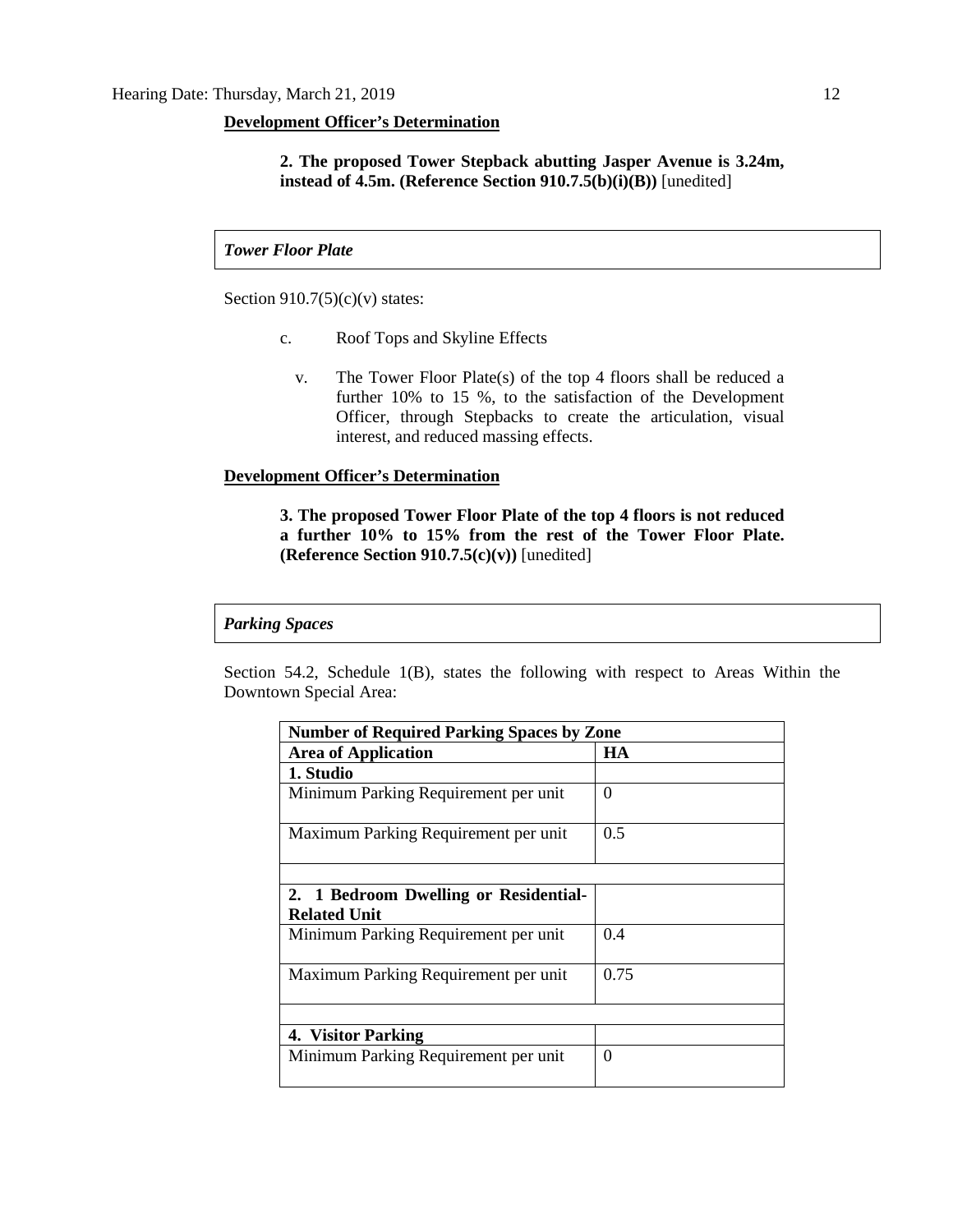| Maximum Parking Requirement per unit |                     | 10                                                                                                                                                                                                                                                |
|--------------------------------------|---------------------|---------------------------------------------------------------------------------------------------------------------------------------------------------------------------------------------------------------------------------------------------|
| <b>5. Other Parking Regulations</b>  | 1.                  | Where visitor parking is<br>required, it must be<br>readily                                                                                                                                                                                       |
|                                      | as visitor parking. | available to an entrance of the<br>building and be clearly identified                                                                                                                                                                             |
|                                      | tandem.             | 2. The Development Officer may<br>accept Tandem Parking spaces of a<br>number that is equivalent to the<br>total required parking minus the<br>total number of Dwellings and<br>minus visitor parking. Visitor<br>parking spaces shall not be in  |
|                                      |                     | 3. Where a Front Yard driveway<br>provides access to a parking space<br>that is not within the Front Yard,<br>the Development Officer<br>may<br>consider this driveway as<br>the<br>provision of a second car parking<br>space that is in tandem. |
|                                      |                     | 4. Employee Parking for Live<br>Work Units shall not be required.                                                                                                                                                                                 |

Section 54.2, Schedule 1(B)(8), states **Convenience Retail Stores** require no parking spaces.

## **Development Officer's Determination**

**4. The site has 0 parking spaces, instead of 3. (Section 54.2 and Schedule 1(B))** [unedited]

### *Loading Spaces*

Section 54.4, Schedule 3, states the following:

| <b>Use of Building or Site</b> | Total Floor Area of<br><b>Building</b>   | <b>Minimum</b><br>Number of<br>loading<br><b>Spaces</b><br>Required |
|--------------------------------|------------------------------------------|---------------------------------------------------------------------|
| Any<br>within the Commercial   | development   Less than $465 \text{ m}2$ |                                                                     |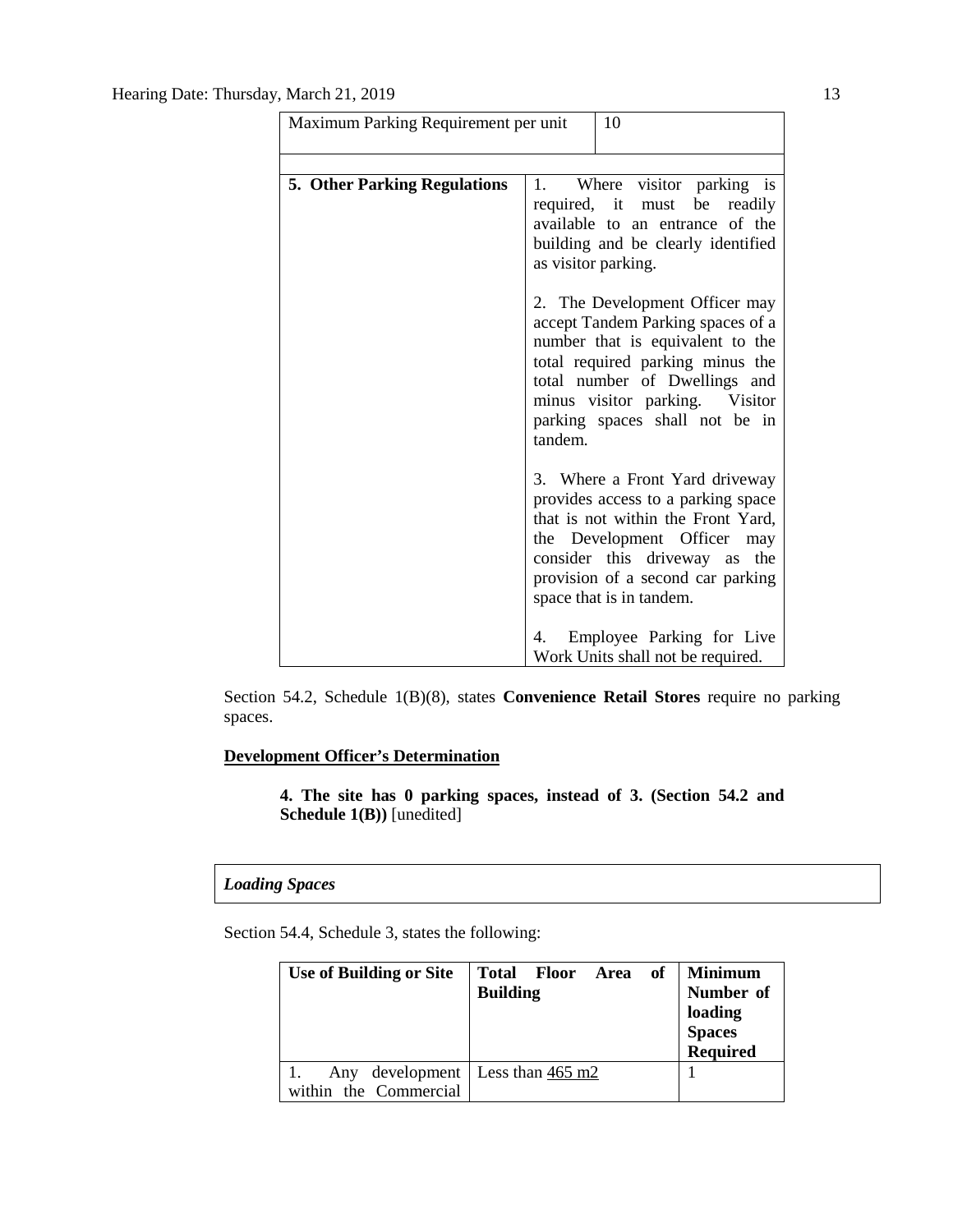Hearing Date: Thursday, March 21, 2019 14

| Industrial<br>Use<br><sub>or</sub> | 465 m2 to 2 300 m2        | 2          |  |  |
|------------------------------------|---------------------------|------------|--|--|
| Classes, excluding                 |                           |            |  |  |
| Professional, Financial            | Each additional 2 300 m2, | 1          |  |  |
| Office<br>Support<br>and           | or fraction thereof       | additional |  |  |
| <b>Services</b>                    |                           |            |  |  |
|                                    |                           |            |  |  |
| Any development<br>2.              | Up to $2800 \text{ m2}$   | 1          |  |  |
| within the Residential-            |                           |            |  |  |
| Basic<br>Related,                  | Each additional 2 800 m2  | 1          |  |  |
| <b>Services</b><br>or              | or fraction thereof       | additional |  |  |
| Community,                         |                           |            |  |  |
| Educational,                       |                           |            |  |  |
| Recreational<br>and                |                           |            |  |  |
| Cultural Service Use               |                           |            |  |  |
| Classes<br>and                     |                           |            |  |  |
| Professional, Financial            |                           |            |  |  |
| and Office Support                 |                           |            |  |  |
| Services, excluding                |                           |            |  |  |
| <b>Limited Group Homes</b>         |                           |            |  |  |

### **Development Officer's Determination**

**5. The site has 0 loading space, instead of 1. (Section 54.4 and Schedule 3) Note: Loading provided along Jasper Avenue.** [unedited]

Notice to Applicant/Appellant

Provincial legislation requires that the Subdivision and Development Appeal Board issue its official decision in writing within fifteen days of the conclusion of the hearing.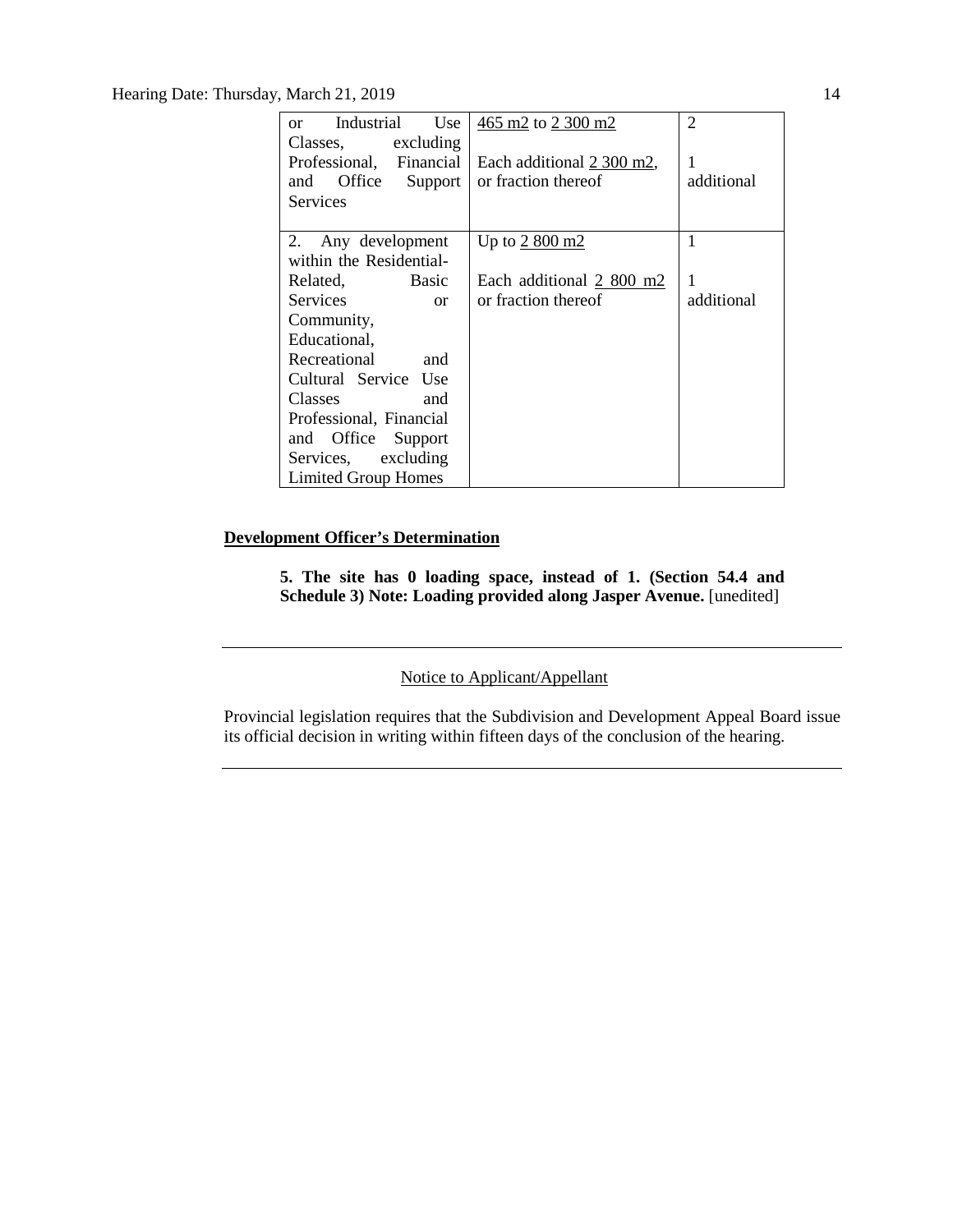$\overline{r}$ 

| <b>dimonton</b>                                                                                                                                                                                                                              | Project Number: 276602461-002<br><b>Application Date:</b><br><b>JUL 24, 2018</b><br>Printed:<br>February 21, 2019 at 2:17 PM<br>Page:<br>1 of 7 |
|----------------------------------------------------------------------------------------------------------------------------------------------------------------------------------------------------------------------------------------------|-------------------------------------------------------------------------------------------------------------------------------------------------|
| <b>Major Development Permit</b>                                                                                                                                                                                                              |                                                                                                                                                 |
| This document is a record of a Development Permit application, and a record of the decision for the undertaking described below, subject to<br>the limitations and conditions of this permit, of the Edmonton Zoning Bylaw 12800 as amended. |                                                                                                                                                 |
| Applicant                                                                                                                                                                                                                                    | Property Address(es) and Legal Description(s)                                                                                                   |
|                                                                                                                                                                                                                                              | 10344 - JASPER AVENUE NW                                                                                                                        |
|                                                                                                                                                                                                                                              | Plan NB Blk 3 Lot 157                                                                                                                           |
|                                                                                                                                                                                                                                              | <b>Specific Address(es)</b>                                                                                                                     |
|                                                                                                                                                                                                                                              | Suite:<br>1001, 10344 - JASPER AVENUE NW<br>Suite:                                                                                              |
|                                                                                                                                                                                                                                              | 1002, 10344 - JASPER AVENUE NW<br>Suite:                                                                                                        |
|                                                                                                                                                                                                                                              | 1003, 10344 - JASPER AVENUE NW<br>Suite:<br>10342 - JASPER AVENUE NW                                                                            |
|                                                                                                                                                                                                                                              | Suite:<br>1101, 10344 - JASPER AVENUE NW                                                                                                        |
|                                                                                                                                                                                                                                              | Suite:<br>1102, 10344 - JASPER AVENUE NW                                                                                                        |
|                                                                                                                                                                                                                                              | Suite:<br>1103, 10344 - JASPER AVENUE NW                                                                                                        |
|                                                                                                                                                                                                                                              | Suite:<br>201, 10344 - JASPER AVENUE NW                                                                                                         |
|                                                                                                                                                                                                                                              | Suite:<br>202, 10344 - JASPER AVENUE NW                                                                                                         |
|                                                                                                                                                                                                                                              | Suite:<br>203, 10344 - JASPER AVENUE NW                                                                                                         |
|                                                                                                                                                                                                                                              | Suite:<br>204, 10344 - JASPER AVENUE NW                                                                                                         |
|                                                                                                                                                                                                                                              | Suite:<br>301, 10344 - JASPER AVENUE NW                                                                                                         |
|                                                                                                                                                                                                                                              | Suite:<br>302, 10344 - JASPER AVENUE NW                                                                                                         |
|                                                                                                                                                                                                                                              | Suite:<br>303, 10344 - JASPER AVENUE NW                                                                                                         |
|                                                                                                                                                                                                                                              | Suite:<br>304, 10344 - JASPER AVENUE NW                                                                                                         |
|                                                                                                                                                                                                                                              | Suite:<br>401, 10344 - JASPER AVENUE NW                                                                                                         |
|                                                                                                                                                                                                                                              | Suite:<br>402, 10344 - JASPER AVENUE NW                                                                                                         |
|                                                                                                                                                                                                                                              | Suite:<br>403, 10344 - JASPER AVENUE NW                                                                                                         |
|                                                                                                                                                                                                                                              | Suite:<br>404, 10344 - JASPER AVENUE NW                                                                                                         |
|                                                                                                                                                                                                                                              | Suite:<br>501, 10344 - JASPER AVENUE NW                                                                                                         |
|                                                                                                                                                                                                                                              | Suite:<br>502, 10344 - JASPER AVENUE NW                                                                                                         |
|                                                                                                                                                                                                                                              | Suite:<br>503, 10344 - JASPER AVENUE NW                                                                                                         |
|                                                                                                                                                                                                                                              | Suite:<br>504, 10344 - JASPER AVENUE NW                                                                                                         |
|                                                                                                                                                                                                                                              | 601, 10344 - JASPER AVENUE NW<br>Suite:                                                                                                         |
|                                                                                                                                                                                                                                              | Suite:<br>602, 10344 - JASPER AVENUE NW                                                                                                         |
|                                                                                                                                                                                                                                              | 603, 10344 - JASPER AVENUE NW<br>Suite:                                                                                                         |
|                                                                                                                                                                                                                                              | Suite:<br>701, 10344 - JASPER AVENUE NW                                                                                                         |
|                                                                                                                                                                                                                                              | Suite:<br>702, 10344 - JASPER AVENUE NW                                                                                                         |
|                                                                                                                                                                                                                                              | Suite:<br>703, 10344 - JASPER AVENUE NW                                                                                                         |
|                                                                                                                                                                                                                                              | Suite:<br>801, 10344 - JASPER AVENUE NW                                                                                                         |
|                                                                                                                                                                                                                                              | Suite:<br>802, 10344 - JASPER AVENUE NW                                                                                                         |
|                                                                                                                                                                                                                                              | Suite:<br>803, 10344 - JASPER AVENUE NW                                                                                                         |
|                                                                                                                                                                                                                                              | Suite:<br>901, 10344 - JASPER AVENUE NW                                                                                                         |
|                                                                                                                                                                                                                                              |                                                                                                                                                 |
|                                                                                                                                                                                                                                              |                                                                                                                                                 |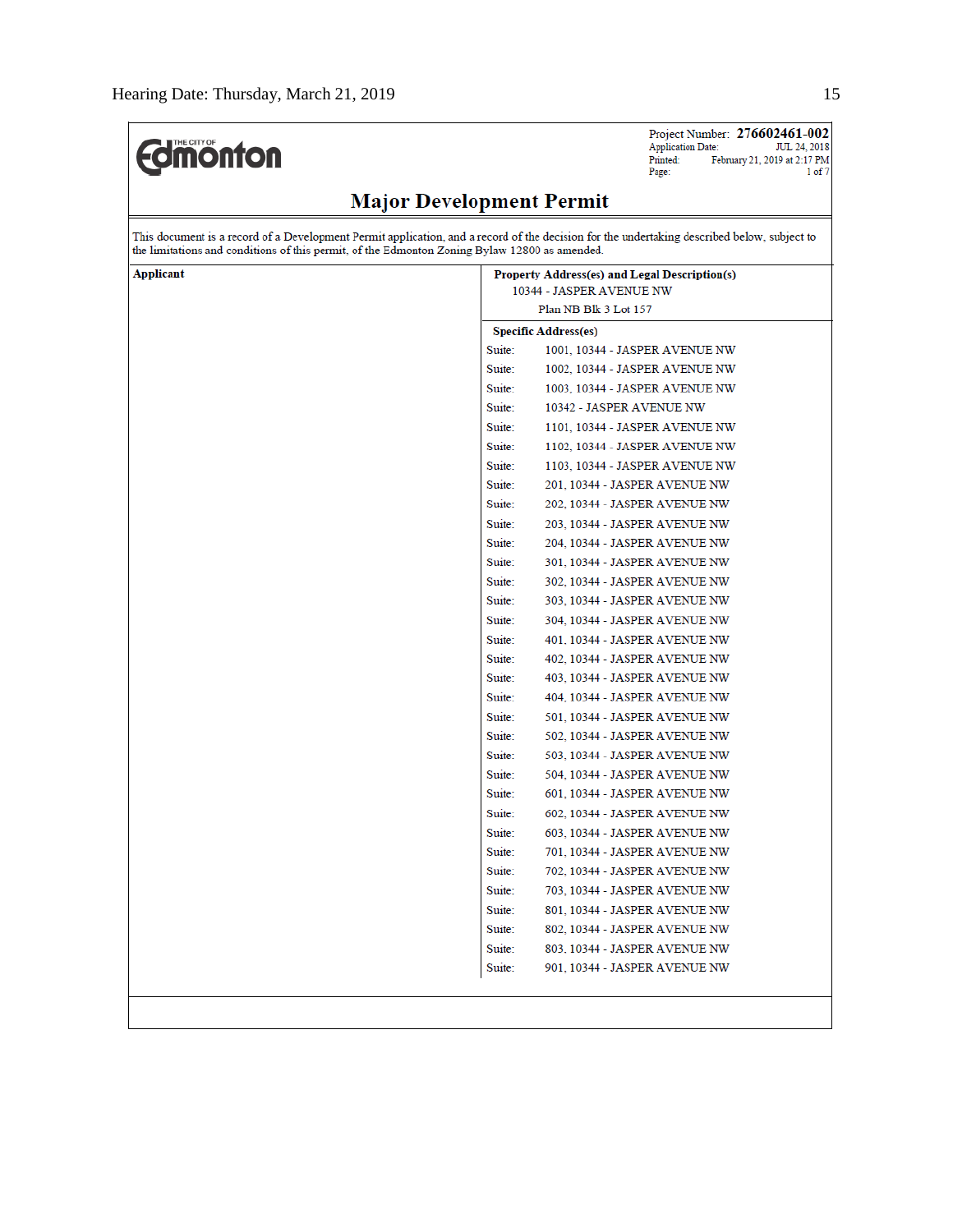| <b>dimonton</b>                                                                                                                                                  | Project Number: 276602461-002<br><b>Application Date:</b><br>JUL 24, 2018<br>Printed:<br>February 21, 2019 at 2:17 PM<br>Page:<br>$2$ of $7$ |
|------------------------------------------------------------------------------------------------------------------------------------------------------------------|----------------------------------------------------------------------------------------------------------------------------------------------|
|                                                                                                                                                                  | <b>Major Development Permit</b>                                                                                                              |
|                                                                                                                                                                  | <b>Specific Address(es)</b>                                                                                                                  |
|                                                                                                                                                                  | Suite:<br>902, 10344 - JASPER AVENUE NW                                                                                                      |
|                                                                                                                                                                  | Suite:<br>903, 10344 - JASPER AVENUE NW                                                                                                      |
|                                                                                                                                                                  | Suite:<br>B1, 10344 - JASPER AVENUE NW                                                                                                       |
|                                                                                                                                                                  | Suite:<br>B2, 10344 - JASPER AVENUE NW                                                                                                       |
|                                                                                                                                                                  | Entryway: 10342 - JASPER AVENUE NW                                                                                                           |
|                                                                                                                                                                  | Entryway: 10344 - JASPER AVENUE NW                                                                                                           |
|                                                                                                                                                                  | Building: 10344 - JASPER AVENUE NW                                                                                                           |
| <b>Scope of Permit</b><br>basement and main floor; with Apartment Housing (2nd floor and above with 34 Dwellings). (The Wedge Building)<br><b>Permit Details</b> | To demolish an existing commercial building and to construct an eleven (11) Storey mixed-use building (Convenience Retail Stores in          |
| Class of Permit: Class B                                                                                                                                         | <b>Contact Person:</b>                                                                                                                       |
| Gross Floor Area (sq.m.): 3342.07                                                                                                                                | Lot Grading Needed?: Y                                                                                                                       |
| New Sewer Service Required: Y                                                                                                                                    | NumberOfMainFloorDwellings:                                                                                                                  |
| Site Area (sq. m.): 349.04                                                                                                                                       | Stat. Plan Overlay/Annex Area: Downtown                                                                                                      |
| I/We certify that the above noted details are correct.                                                                                                           |                                                                                                                                              |
| Applicant signature:                                                                                                                                             |                                                                                                                                              |
| <b>Development Permit Decision</b>                                                                                                                               |                                                                                                                                              |
| Approved                                                                                                                                                         |                                                                                                                                              |
| Issue Date: Jan 24, 2019 Development Authority: LEE, RACHEL                                                                                                      |                                                                                                                                              |
|                                                                                                                                                                  |                                                                                                                                              |
|                                                                                                                                                                  |                                                                                                                                              |
|                                                                                                                                                                  |                                                                                                                                              |
|                                                                                                                                                                  |                                                                                                                                              |
|                                                                                                                                                                  |                                                                                                                                              |
|                                                                                                                                                                  |                                                                                                                                              |
|                                                                                                                                                                  |                                                                                                                                              |
|                                                                                                                                                                  |                                                                                                                                              |
|                                                                                                                                                                  |                                                                                                                                              |
|                                                                                                                                                                  |                                                                                                                                              |
|                                                                                                                                                                  |                                                                                                                                              |
|                                                                                                                                                                  |                                                                                                                                              |
|                                                                                                                                                                  |                                                                                                                                              |
|                                                                                                                                                                  |                                                                                                                                              |
|                                                                                                                                                                  |                                                                                                                                              |
|                                                                                                                                                                  |                                                                                                                                              |
|                                                                                                                                                                  |                                                                                                                                              |
|                                                                                                                                                                  |                                                                                                                                              |
|                                                                                                                                                                  |                                                                                                                                              |
|                                                                                                                                                                  |                                                                                                                                              |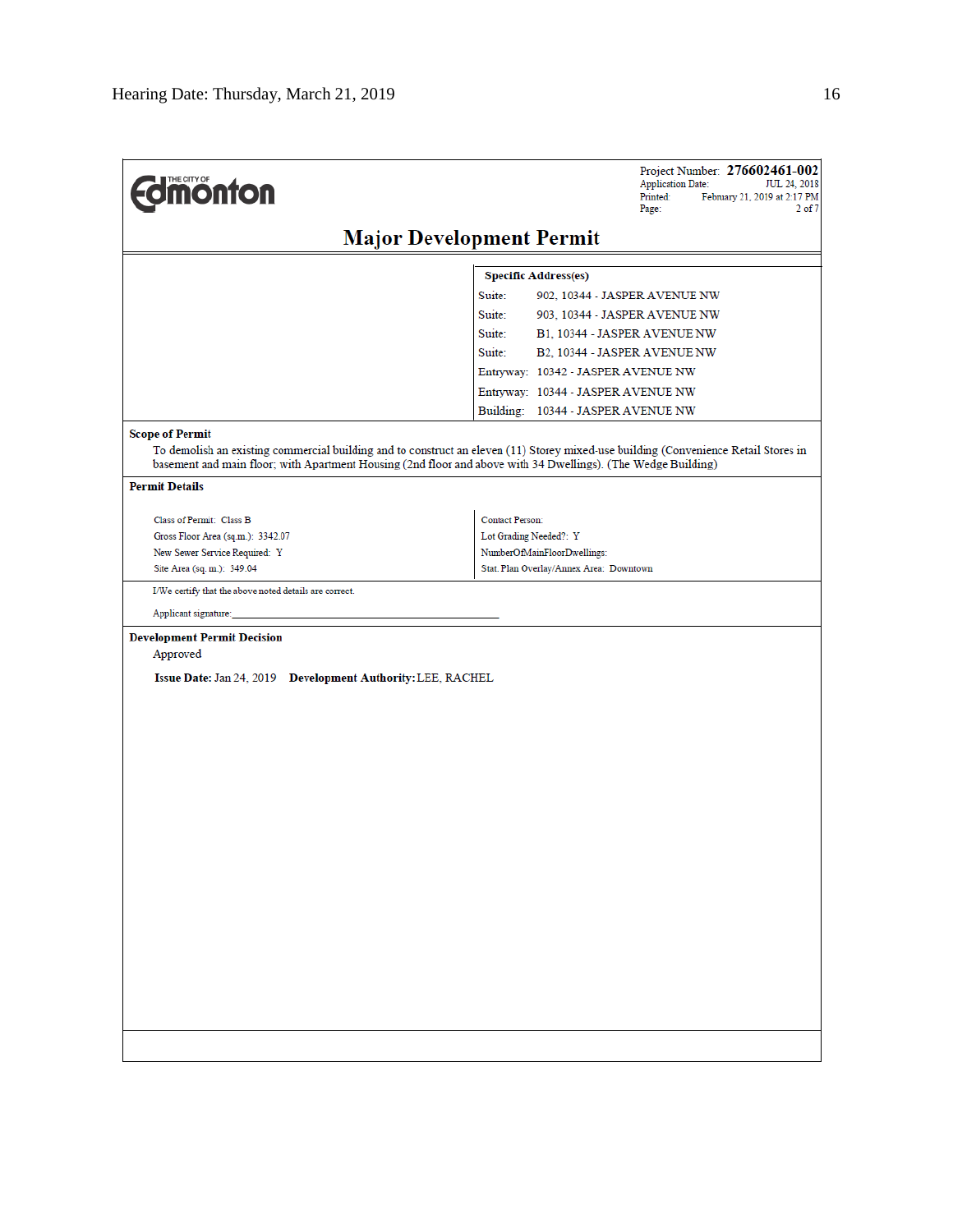| <b>onton</b>                                                                                                                                                                                                                                                                                                                                                                                                                                                                                                                                                                                                                                                                                                                                                                                                                                                                                                                                                                                                                                                                                                                                                                                                                                                              | <b>Application Date:</b><br>Printed:<br>Page: | Project Number: 276602461-002<br>JUL 24, 2018<br>February 21, 2019 at 2:17 PM<br>$3$ of $7$ |
|---------------------------------------------------------------------------------------------------------------------------------------------------------------------------------------------------------------------------------------------------------------------------------------------------------------------------------------------------------------------------------------------------------------------------------------------------------------------------------------------------------------------------------------------------------------------------------------------------------------------------------------------------------------------------------------------------------------------------------------------------------------------------------------------------------------------------------------------------------------------------------------------------------------------------------------------------------------------------------------------------------------------------------------------------------------------------------------------------------------------------------------------------------------------------------------------------------------------------------------------------------------------------|-----------------------------------------------|---------------------------------------------------------------------------------------------|
| <b>Major Development Permit</b>                                                                                                                                                                                                                                                                                                                                                                                                                                                                                                                                                                                                                                                                                                                                                                                                                                                                                                                                                                                                                                                                                                                                                                                                                                           |                                               |                                                                                             |
| <b>Subject to the Following Conditions</b><br>1. PRIOR TO THE RELEASE OF DRAWINGS FOR BUILDING PERMIT REVIEW, the applicant shall submit the following to<br>the satisfaction of the Development Officer:                                                                                                                                                                                                                                                                                                                                                                                                                                                                                                                                                                                                                                                                                                                                                                                                                                                                                                                                                                                                                                                                 |                                               |                                                                                             |
| a) The applicant or property owner shall pay a Lot Grading Fee of \$232.00.                                                                                                                                                                                                                                                                                                                                                                                                                                                                                                                                                                                                                                                                                                                                                                                                                                                                                                                                                                                                                                                                                                                                                                                               |                                               |                                                                                             |
| b) The applicant or property owner shall pay a Sanitary Sewer Trunk Charge fee of \$39542.00. All assessments are based upon<br>information currently available to the City. The SSTC charges are quoted for the calendar year in which the development permit is<br>granted. The final applicable rate is subject to change based on the year in which the payment is collected by the City of Edmonton.                                                                                                                                                                                                                                                                                                                                                                                                                                                                                                                                                                                                                                                                                                                                                                                                                                                                 |                                               |                                                                                             |
| c) The applicant or property owner shall pay a Development Permit Inspection Fee of \$510.00.                                                                                                                                                                                                                                                                                                                                                                                                                                                                                                                                                                                                                                                                                                                                                                                                                                                                                                                                                                                                                                                                                                                                                                             |                                               |                                                                                             |
| d) Wind Impact Statement (Reference Section 14.2 of the Edmonton Zoning Bylaw 12800).                                                                                                                                                                                                                                                                                                                                                                                                                                                                                                                                                                                                                                                                                                                                                                                                                                                                                                                                                                                                                                                                                                                                                                                     |                                               |                                                                                             |
| e) Sun Shadow Impact Study (Reference as per Section 14.3 of the Edmonton Zoning Bylaw 12800).                                                                                                                                                                                                                                                                                                                                                                                                                                                                                                                                                                                                                                                                                                                                                                                                                                                                                                                                                                                                                                                                                                                                                                            |                                               |                                                                                             |
| f) Comprehensive Sign Design Plan (Reference Section 910.4.5(a)(b) and 910.7.4(g) of the Edmonton Zoning Bylaw 12800).<br>NOTE: Signs require separate Development Applications.                                                                                                                                                                                                                                                                                                                                                                                                                                                                                                                                                                                                                                                                                                                                                                                                                                                                                                                                                                                                                                                                                          |                                               |                                                                                             |
| g) Exterior Lighting Plan (Reference Section 910.4.7 of the Edmonton Zoning Bylaw 12800). Exterior lighting shall be developed<br>to provide a safe lit environment in accordance with Sections 51 and 58 and to the satisfaction of the Development Officer. Any<br>outdoor lighting for any development shall be located and arranged so that no direct rays of light are directed at any adjoining<br>properties, or interfere with the effectiveness of any traffic control devices. (Reference: Section 51 of the Edmonton Zoning Bylaw<br>12800)                                                                                                                                                                                                                                                                                                                                                                                                                                                                                                                                                                                                                                                                                                                    |                                               |                                                                                             |
| h) The applicant shall submit a Crime Prevention Through Environmental Design (CPTED) report for the development to the<br>satisfaction of the Development Officer. The report shall establish a safe physical environment and must meet the requirement of<br>Section 54(7). The applicant is advised to the approved crime prevention design guidelines contained in the City document, "Design<br>Guide for a Safer City".                                                                                                                                                                                                                                                                                                                                                                                                                                                                                                                                                                                                                                                                                                                                                                                                                                             |                                               |                                                                                             |
| 2. The ground floor level portion of the facade abutting a Public Roadway, other than a lane, must be maintained and comprised of<br>transparent, non-reflective, non-tinted, non-obscured glazing, in accordance to approved plans. (Reference: Section 910.4(8)(a) of<br>the Edmonton Zoning Bylaw 12800)                                                                                                                                                                                                                                                                                                                                                                                                                                                                                                                                                                                                                                                                                                                                                                                                                                                                                                                                                               |                                               |                                                                                             |
| 3. Trash collection areas shall be located within the principle building to the satisfaction of the Development Officer in accordance<br>with Sections $910.4(4)(a)(b)$ .                                                                                                                                                                                                                                                                                                                                                                                                                                                                                                                                                                                                                                                                                                                                                                                                                                                                                                                                                                                                                                                                                                 |                                               |                                                                                             |
| 4. Bicycle parking shall be provided in accordance to Sections 54.3 and to the satisfaction of the Development Officer.                                                                                                                                                                                                                                                                                                                                                                                                                                                                                                                                                                                                                                                                                                                                                                                                                                                                                                                                                                                                                                                                                                                                                   |                                               |                                                                                             |
| 5. Immediately upon demolition / alterations of the building, the site shall be cleared of all debris.                                                                                                                                                                                                                                                                                                                                                                                                                                                                                                                                                                                                                                                                                                                                                                                                                                                                                                                                                                                                                                                                                                                                                                    |                                               |                                                                                             |
| SUBDIVISION PLANNING CONDITIONS:                                                                                                                                                                                                                                                                                                                                                                                                                                                                                                                                                                                                                                                                                                                                                                                                                                                                                                                                                                                                                                                                                                                                                                                                                                          |                                               |                                                                                             |
| 6. The owner/applicant must remove the existing basement structure located within the Jasper Avenue road right-of-way to the<br>satisfaction of Subdivision and Development Coordination and LRT Operations, as shown on Enclosures I and II. This work is to<br>include the reconstruction/restoration of the public sidewalk and any portions of the affected roadway structure within the Jasper<br>Avenue road right-of-way above the existing basement. The restoration of the boulevard must be consistent with the existing<br>streetscape (including brickwork) along Jasper Avenue. There must be no impact to the existing LRT line along Jasper Avenue with<br>the removal of the basement structure and or proposed building construction. There are utilities within road right-of-way that must<br>be considered during construction. Any costs associated with relocations and/or removals including damage to existing utilities<br>shall be at the expense of the owner/applicant. Specific details relative to the basement removal and sidewalk reconstruction within<br>road right-of-way will be reviewed at the Engineering Drawing stage and will require the submission of supplemental engineering<br>design and building structure information. |                                               |                                                                                             |
|                                                                                                                                                                                                                                                                                                                                                                                                                                                                                                                                                                                                                                                                                                                                                                                                                                                                                                                                                                                                                                                                                                                                                                                                                                                                           |                                               |                                                                                             |
|                                                                                                                                                                                                                                                                                                                                                                                                                                                                                                                                                                                                                                                                                                                                                                                                                                                                                                                                                                                                                                                                                                                                                                                                                                                                           |                                               |                                                                                             |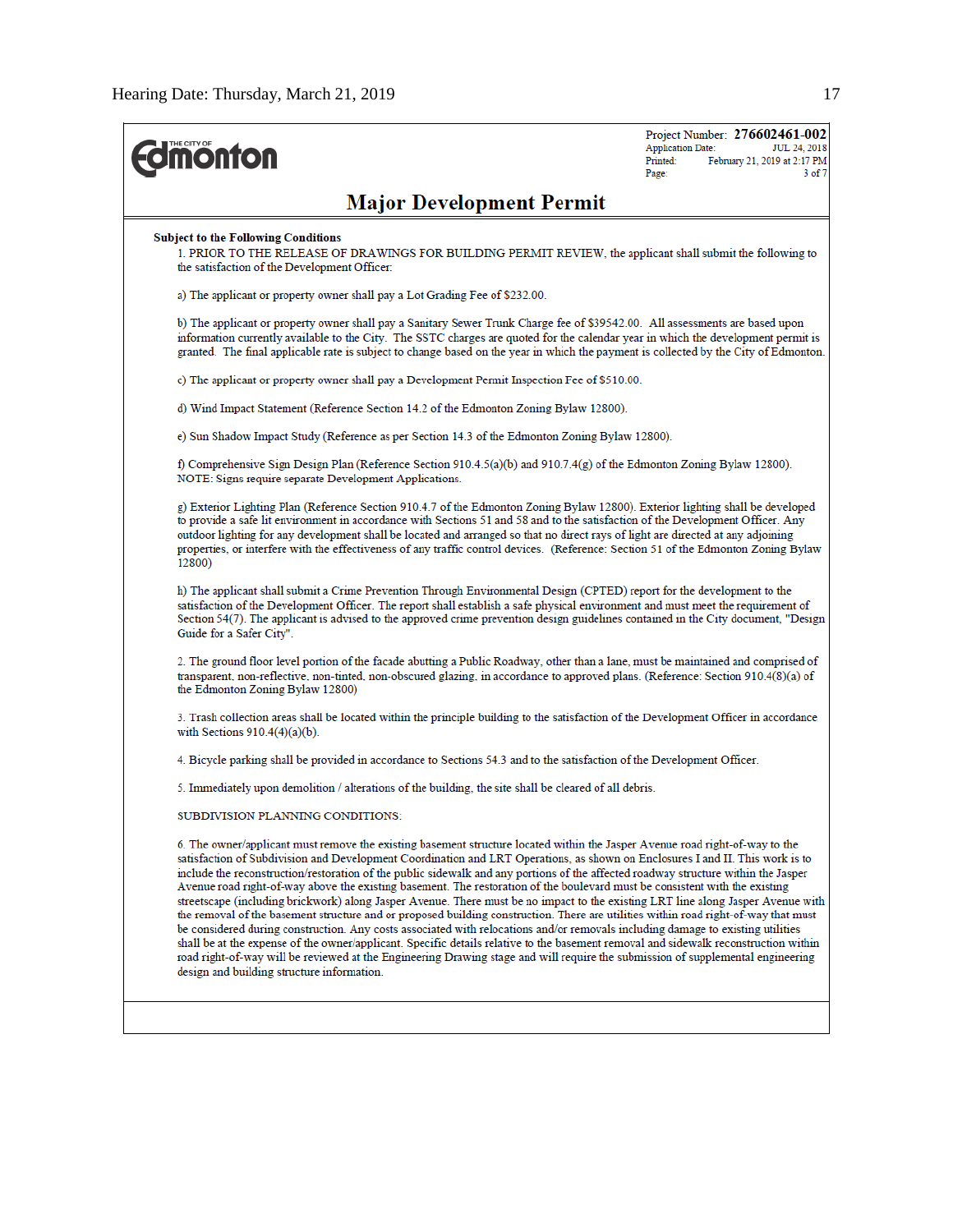| <b>Major Development Permit</b><br>7. PRIOR TO THE RELEASE OF DRAWINGS FOR BUILDING PERMIT REVIEW, the owner must enter into an Agreement<br>with the City for the following improvements:<br>a) removal of the existing basement structure within Jasper Avenue road right-of-way including the reconstruction of the public<br>sidewalk and restoration of the road and/or boulevard to match existing streetscape (including brickwork) to the satisfaction of<br>Subdivision and Development Coordination.<br>The Agreement must be signed PRIOR to the release of the drawings for Building Permit review. Please email<br>development.coordination@edmonton.ca to initiate the required Agreement. Following this, any further questions regarding this<br>Agreement may be directed to Dan-Christian Yeung (780-496-4195) of the Development Servicing Agreements Unit.<br>• Engineering Drawings are required for the Agreement. The owner is also required to have a Civil Engineer submit stamped<br>engineering drawings for approval by the City of Edmonton.<br>• The applicant must contact Loli Fernandez (780-944-7683) 72 hours prior to removal or construction within City road right-of-<br>way.<br>8. Permanent objects including but not limited to building foundations, bike racks, concrete steps, and railings must NOT encroach<br>into or over/under road right-of-way, as shown on Enclosure I. The proposed exterior doors at the entrance from Jasper Avenue<br>must not swing out over onto the sidewalk.<br>Notwithstanding the above, the proposed canopy is encroaching over road right-of-way along Jasper Avenue. The owner/applicant<br>must enter into an Encroachment Agreement with the City for the canopy, as shown on Enclosures I and III. The owner/applicant<br>must email encroachmentagreements@edmonton.ca for information on the agreement.<br>9. This development is proposed to be constructed up to the property line. The owner/applicant must enter into an Encroachment<br>Agreement with the City for any pilings, shoring & tie-backs to remain within road right-of-way. The owner/applicant must email<br>encroachmentagreements@edmonton.ca for information on the agreement. The applicant is responsible to provide Development<br>and Zoning Services with a plan identifying all existing utilities on road right-of-way within the affected area of the encroachment.<br>10. Garbage enclosures must be located entirely within private property and gates and/or doors of the garbage enclosure must not<br>open or encroach into road right-of-way.<br>11. There may be other utilities within road right-of-way not specified that must be considered during construction. The<br>owner/applicant is responsible for the location of all underground and above ground utilities and maintaining required clearances as<br>specified by the utility companies. Alberta One-Call (1-800-242-3447) and Shaw Cable (1-866-344-7429; www.digshaw.ca) should<br>be contacted at least two weeks prior to the work beginning to have utilities located. Any costs associated with relocations and/or<br>removals shall be at the expense of the owner/applicant.<br>12. Any Hoarding or Construction taking place on Road Right-of-Way (ROW) requires an OSCAM (On-Street Construction and<br>Maintenance) Permit. OSCAM Permit applications require Transportation Management Plan (TMP) information. The TMP must<br>include:<br>•the Start / Finish date of project;<br>·accommodation of pedestrian connectivity during all phases of construction for access to the adjacent roadways and intersections;<br>·accommodation of vehicles during construction;<br>.confirmation of lay down area within legal road right of way if required;<br>•confirmation of sidewalk and / or boulevard crossings for temporarily site access.<br>It should be noted that the hoarding must not damage boulevard trees. The owner or Prime Contractor must apply for an<br>O.S.C.A.M. online at:<br>https://www.edmonton.ca/business_economy/licences_permits/oscam-permit-request.aspx, and<br>https://www.edmonton.ca/documents/ConstructionSafety.pdf<br>13. Any alley or sidewalk damage occurring as a result of construction traffic must be restored to the satisfaction of Development<br>Inspections, as per Section 15.5(f) of the Zoning Bylaw. All expenses incurred for repair are to be borne by the owner/applicant. | <b><i><u><b>MONTON</b></u></i></b> | Project Number: 276602461-002<br>JUL 24, 2018<br><b>Application Date:</b><br>February 21, 2019 at 2:17 PM<br>Printed:<br>4 of 7<br>Page: |
|-------------------------------------------------------------------------------------------------------------------------------------------------------------------------------------------------------------------------------------------------------------------------------------------------------------------------------------------------------------------------------------------------------------------------------------------------------------------------------------------------------------------------------------------------------------------------------------------------------------------------------------------------------------------------------------------------------------------------------------------------------------------------------------------------------------------------------------------------------------------------------------------------------------------------------------------------------------------------------------------------------------------------------------------------------------------------------------------------------------------------------------------------------------------------------------------------------------------------------------------------------------------------------------------------------------------------------------------------------------------------------------------------------------------------------------------------------------------------------------------------------------------------------------------------------------------------------------------------------------------------------------------------------------------------------------------------------------------------------------------------------------------------------------------------------------------------------------------------------------------------------------------------------------------------------------------------------------------------------------------------------------------------------------------------------------------------------------------------------------------------------------------------------------------------------------------------------------------------------------------------------------------------------------------------------------------------------------------------------------------------------------------------------------------------------------------------------------------------------------------------------------------------------------------------------------------------------------------------------------------------------------------------------------------------------------------------------------------------------------------------------------------------------------------------------------------------------------------------------------------------------------------------------------------------------------------------------------------------------------------------------------------------------------------------------------------------------------------------------------------------------------------------------------------------------------------------------------------------------------------------------------------------------------------------------------------------------------------------------------------------------------------------------------------------------------------------------------------------------------------------------------------------------------------------------------------------------------------------------------------------------------------------------------------------------------------------------------------------------------------------------------------------------------------------------------------------------------------------------------------------------------------------------------------------------------------------------------------------------------------------------------------------------------------------------------------------------------------------------------------------------------------------------------------------------------------------------------------------------------------------------------------------------------------------------------------------------------------------------------------------------------------------------------------------------------------------------------------------------------------|------------------------------------|------------------------------------------------------------------------------------------------------------------------------------------|
|                                                                                                                                                                                                                                                                                                                                                                                                                                                                                                                                                                                                                                                                                                                                                                                                                                                                                                                                                                                                                                                                                                                                                                                                                                                                                                                                                                                                                                                                                                                                                                                                                                                                                                                                                                                                                                                                                                                                                                                                                                                                                                                                                                                                                                                                                                                                                                                                                                                                                                                                                                                                                                                                                                                                                                                                                                                                                                                                                                                                                                                                                                                                                                                                                                                                                                                                                                                                                                                                                                                                                                                                                                                                                                                                                                                                                                                                                                                                                                                                                                                                                                                                                                                                                                                                                                                                                                                                                                                                                           |                                    |                                                                                                                                          |
|                                                                                                                                                                                                                                                                                                                                                                                                                                                                                                                                                                                                                                                                                                                                                                                                                                                                                                                                                                                                                                                                                                                                                                                                                                                                                                                                                                                                                                                                                                                                                                                                                                                                                                                                                                                                                                                                                                                                                                                                                                                                                                                                                                                                                                                                                                                                                                                                                                                                                                                                                                                                                                                                                                                                                                                                                                                                                                                                                                                                                                                                                                                                                                                                                                                                                                                                                                                                                                                                                                                                                                                                                                                                                                                                                                                                                                                                                                                                                                                                                                                                                                                                                                                                                                                                                                                                                                                                                                                                                           |                                    |                                                                                                                                          |
|                                                                                                                                                                                                                                                                                                                                                                                                                                                                                                                                                                                                                                                                                                                                                                                                                                                                                                                                                                                                                                                                                                                                                                                                                                                                                                                                                                                                                                                                                                                                                                                                                                                                                                                                                                                                                                                                                                                                                                                                                                                                                                                                                                                                                                                                                                                                                                                                                                                                                                                                                                                                                                                                                                                                                                                                                                                                                                                                                                                                                                                                                                                                                                                                                                                                                                                                                                                                                                                                                                                                                                                                                                                                                                                                                                                                                                                                                                                                                                                                                                                                                                                                                                                                                                                                                                                                                                                                                                                                                           |                                    |                                                                                                                                          |
|                                                                                                                                                                                                                                                                                                                                                                                                                                                                                                                                                                                                                                                                                                                                                                                                                                                                                                                                                                                                                                                                                                                                                                                                                                                                                                                                                                                                                                                                                                                                                                                                                                                                                                                                                                                                                                                                                                                                                                                                                                                                                                                                                                                                                                                                                                                                                                                                                                                                                                                                                                                                                                                                                                                                                                                                                                                                                                                                                                                                                                                                                                                                                                                                                                                                                                                                                                                                                                                                                                                                                                                                                                                                                                                                                                                                                                                                                                                                                                                                                                                                                                                                                                                                                                                                                                                                                                                                                                                                                           |                                    |                                                                                                                                          |
|                                                                                                                                                                                                                                                                                                                                                                                                                                                                                                                                                                                                                                                                                                                                                                                                                                                                                                                                                                                                                                                                                                                                                                                                                                                                                                                                                                                                                                                                                                                                                                                                                                                                                                                                                                                                                                                                                                                                                                                                                                                                                                                                                                                                                                                                                                                                                                                                                                                                                                                                                                                                                                                                                                                                                                                                                                                                                                                                                                                                                                                                                                                                                                                                                                                                                                                                                                                                                                                                                                                                                                                                                                                                                                                                                                                                                                                                                                                                                                                                                                                                                                                                                                                                                                                                                                                                                                                                                                                                                           |                                    |                                                                                                                                          |
|                                                                                                                                                                                                                                                                                                                                                                                                                                                                                                                                                                                                                                                                                                                                                                                                                                                                                                                                                                                                                                                                                                                                                                                                                                                                                                                                                                                                                                                                                                                                                                                                                                                                                                                                                                                                                                                                                                                                                                                                                                                                                                                                                                                                                                                                                                                                                                                                                                                                                                                                                                                                                                                                                                                                                                                                                                                                                                                                                                                                                                                                                                                                                                                                                                                                                                                                                                                                                                                                                                                                                                                                                                                                                                                                                                                                                                                                                                                                                                                                                                                                                                                                                                                                                                                                                                                                                                                                                                                                                           |                                    |                                                                                                                                          |
|                                                                                                                                                                                                                                                                                                                                                                                                                                                                                                                                                                                                                                                                                                                                                                                                                                                                                                                                                                                                                                                                                                                                                                                                                                                                                                                                                                                                                                                                                                                                                                                                                                                                                                                                                                                                                                                                                                                                                                                                                                                                                                                                                                                                                                                                                                                                                                                                                                                                                                                                                                                                                                                                                                                                                                                                                                                                                                                                                                                                                                                                                                                                                                                                                                                                                                                                                                                                                                                                                                                                                                                                                                                                                                                                                                                                                                                                                                                                                                                                                                                                                                                                                                                                                                                                                                                                                                                                                                                                                           |                                    |                                                                                                                                          |
|                                                                                                                                                                                                                                                                                                                                                                                                                                                                                                                                                                                                                                                                                                                                                                                                                                                                                                                                                                                                                                                                                                                                                                                                                                                                                                                                                                                                                                                                                                                                                                                                                                                                                                                                                                                                                                                                                                                                                                                                                                                                                                                                                                                                                                                                                                                                                                                                                                                                                                                                                                                                                                                                                                                                                                                                                                                                                                                                                                                                                                                                                                                                                                                                                                                                                                                                                                                                                                                                                                                                                                                                                                                                                                                                                                                                                                                                                                                                                                                                                                                                                                                                                                                                                                                                                                                                                                                                                                                                                           |                                    |                                                                                                                                          |
|                                                                                                                                                                                                                                                                                                                                                                                                                                                                                                                                                                                                                                                                                                                                                                                                                                                                                                                                                                                                                                                                                                                                                                                                                                                                                                                                                                                                                                                                                                                                                                                                                                                                                                                                                                                                                                                                                                                                                                                                                                                                                                                                                                                                                                                                                                                                                                                                                                                                                                                                                                                                                                                                                                                                                                                                                                                                                                                                                                                                                                                                                                                                                                                                                                                                                                                                                                                                                                                                                                                                                                                                                                                                                                                                                                                                                                                                                                                                                                                                                                                                                                                                                                                                                                                                                                                                                                                                                                                                                           |                                    |                                                                                                                                          |
|                                                                                                                                                                                                                                                                                                                                                                                                                                                                                                                                                                                                                                                                                                                                                                                                                                                                                                                                                                                                                                                                                                                                                                                                                                                                                                                                                                                                                                                                                                                                                                                                                                                                                                                                                                                                                                                                                                                                                                                                                                                                                                                                                                                                                                                                                                                                                                                                                                                                                                                                                                                                                                                                                                                                                                                                                                                                                                                                                                                                                                                                                                                                                                                                                                                                                                                                                                                                                                                                                                                                                                                                                                                                                                                                                                                                                                                                                                                                                                                                                                                                                                                                                                                                                                                                                                                                                                                                                                                                                           |                                    |                                                                                                                                          |
|                                                                                                                                                                                                                                                                                                                                                                                                                                                                                                                                                                                                                                                                                                                                                                                                                                                                                                                                                                                                                                                                                                                                                                                                                                                                                                                                                                                                                                                                                                                                                                                                                                                                                                                                                                                                                                                                                                                                                                                                                                                                                                                                                                                                                                                                                                                                                                                                                                                                                                                                                                                                                                                                                                                                                                                                                                                                                                                                                                                                                                                                                                                                                                                                                                                                                                                                                                                                                                                                                                                                                                                                                                                                                                                                                                                                                                                                                                                                                                                                                                                                                                                                                                                                                                                                                                                                                                                                                                                                                           |                                    |                                                                                                                                          |
|                                                                                                                                                                                                                                                                                                                                                                                                                                                                                                                                                                                                                                                                                                                                                                                                                                                                                                                                                                                                                                                                                                                                                                                                                                                                                                                                                                                                                                                                                                                                                                                                                                                                                                                                                                                                                                                                                                                                                                                                                                                                                                                                                                                                                                                                                                                                                                                                                                                                                                                                                                                                                                                                                                                                                                                                                                                                                                                                                                                                                                                                                                                                                                                                                                                                                                                                                                                                                                                                                                                                                                                                                                                                                                                                                                                                                                                                                                                                                                                                                                                                                                                                                                                                                                                                                                                                                                                                                                                                                           |                                    |                                                                                                                                          |
|                                                                                                                                                                                                                                                                                                                                                                                                                                                                                                                                                                                                                                                                                                                                                                                                                                                                                                                                                                                                                                                                                                                                                                                                                                                                                                                                                                                                                                                                                                                                                                                                                                                                                                                                                                                                                                                                                                                                                                                                                                                                                                                                                                                                                                                                                                                                                                                                                                                                                                                                                                                                                                                                                                                                                                                                                                                                                                                                                                                                                                                                                                                                                                                                                                                                                                                                                                                                                                                                                                                                                                                                                                                                                                                                                                                                                                                                                                                                                                                                                                                                                                                                                                                                                                                                                                                                                                                                                                                                                           |                                    |                                                                                                                                          |
|                                                                                                                                                                                                                                                                                                                                                                                                                                                                                                                                                                                                                                                                                                                                                                                                                                                                                                                                                                                                                                                                                                                                                                                                                                                                                                                                                                                                                                                                                                                                                                                                                                                                                                                                                                                                                                                                                                                                                                                                                                                                                                                                                                                                                                                                                                                                                                                                                                                                                                                                                                                                                                                                                                                                                                                                                                                                                                                                                                                                                                                                                                                                                                                                                                                                                                                                                                                                                                                                                                                                                                                                                                                                                                                                                                                                                                                                                                                                                                                                                                                                                                                                                                                                                                                                                                                                                                                                                                                                                           |                                    |                                                                                                                                          |
|                                                                                                                                                                                                                                                                                                                                                                                                                                                                                                                                                                                                                                                                                                                                                                                                                                                                                                                                                                                                                                                                                                                                                                                                                                                                                                                                                                                                                                                                                                                                                                                                                                                                                                                                                                                                                                                                                                                                                                                                                                                                                                                                                                                                                                                                                                                                                                                                                                                                                                                                                                                                                                                                                                                                                                                                                                                                                                                                                                                                                                                                                                                                                                                                                                                                                                                                                                                                                                                                                                                                                                                                                                                                                                                                                                                                                                                                                                                                                                                                                                                                                                                                                                                                                                                                                                                                                                                                                                                                                           |                                    |                                                                                                                                          |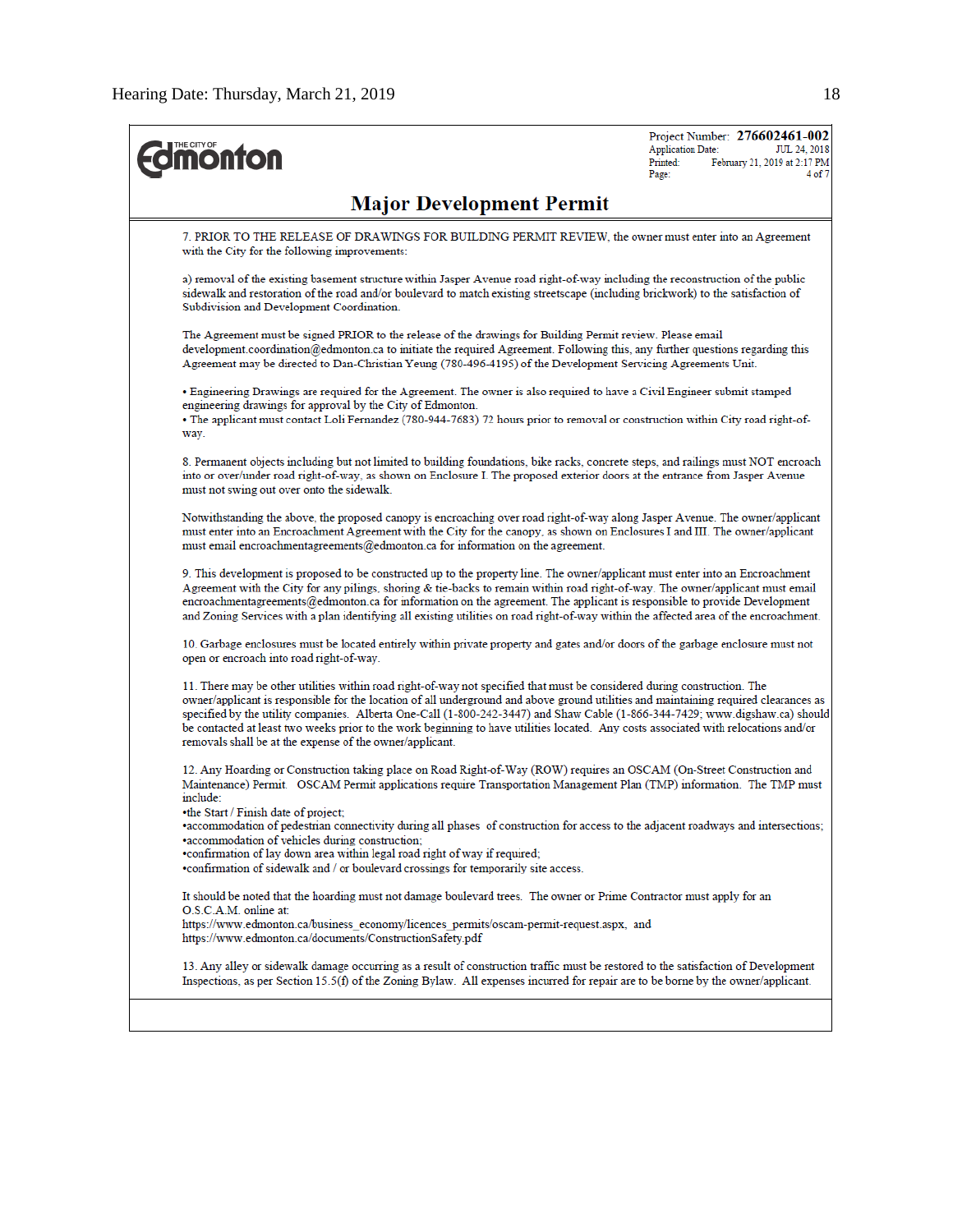Project Number: 276602461-002 **Application Date:** JUL 24, 2018 Printed: February 21, 2019 at 2:17 PM Page: 5 of 7

## **Major Development Permit**

#### **ADVISEMENT:**

**Edmonton** 

i) This Development Permit is NOT valid until the Notification Period expires in accordance to Section 21.1. (Reference Section  $17.1)$ 

ii) The future Public Art (mural) installations on the designated walls on east and west elevation as per the approved drawings shall require a separate Development Permit.

iii) The subject site is located between Birks Building and Looby Block which are both listed on the Inventory of Historic Resources. Any construction on the subject site should not cause any damage to these buildings as the result. For more information, please contact a Heritage Planner at 790-496-6123 or 780-496-5281. Additional information can also be found at https://www.edmonton.ca/city\_government/edmonton\_archives/historic-resources.aspx

iv) The owner/applicant is advised to explore the opportunities to relocate/replicate the Birks diamond and wall sign on the north elevation of the Birks Building itself or on the west elevation of the proposed development to respect the heritage characteristics of the area. Please contact David Johnston, Heritage Planner at 780-496-5281 or email david johnston@edmonton.ca for more information.

v) The owner/applicant is advised that any future maintenance and rehabilitation is planned with the Jasper Avenue New Vision and may require the removal of the canopy at the property owner's expense. Damage caused to the canopy by City operations will not be covered by the City. The City may require the removal of the canopy if concerns are raised about the existing placement. Should you require any additional information, please call Sherron Hutchings at 780-496-6129 or e-mail sherron.hutchings@edmonton.ca.

vi) There is existing street light infrastructure within or near to the proposed encroachment redevelopment. Any of the existing street light infrastructure that may require permanent or temporary relocation will be at the cost of the property owner. Current standards within the City of Edmonton Road and Walkway Lighting Manual are to be maintained. Contact Shawn Jacobs, Engineering Technologist II, Street Lighting Section at 496-3527 should any questions arise to initiate the street light work.

vii) The owner/applicant is advised that any city rehabilitation and/or maintenance may require the removal of the canopy at the owner's expense. Damage caused to the canopy by City Operations will not be covered by the City. The City may require the removal of the canopy if concerns are raised about the existing placement.

viii) The section of Jasper Avenue from 92 Street to 109 Street is slated for full redesign, which will include improvements to the streetscape of Jasper Avenue by creating a multi-purpose environment, under the Jasper Avenue New Vision project. The owner/applicant should contact Siddharth Masand at 780-442-1757 with the Jasper Avenue New Vision Revitalization group to coordinate the work.

Construction of the streetscape project along Jasper Avenue between 96 Street and 100 Street has been prioritized by the City and is planned for 2019 - 2020, to coincide with the rehabilitation of the Edmonton Convention Centre (formerly Shaw Conference Centre). Construction timelines for improvements along Jasper Avenue adjacent to the development site and other areas (between 92 - 96 Street and 102 - 109 Street) have not yet been determined. The area between 100 Street and 102 Street was constructed in 2013. Please check the following website for more information on the project: https://www.edmonton.ca/projects\_plans/downtown/jasper-avenue-new-vision.

ix) The applicant is proposing to have loading and unloading occur in the alley. According to Traffic Bylaw 5590 commercial vehicles, with hazard warning lights alight, and in the process of loading or unloading of goods, shall not be parked in an alley for more than 30 minutes in a manner that does not block or obstruct the movement of traffic.

x) Subdivision Planning recognizes that the subject site has a parking deficiency of 3 parking stalls (provided 0 stalls; required 3 stalls). The proposed development is within the downtown core which is a major regional employment center with a vibrant mix of uses and will not necessarily generate additional vehicular traffic to the site. The downtown area is extremely well served by the LRT and transit with 15 minute service for much of the day including weekends which would create more opportunities for patrons to use public transit. In addition, bicycle facilities in the immediate area would encourage a greater amount of bike trips. On-street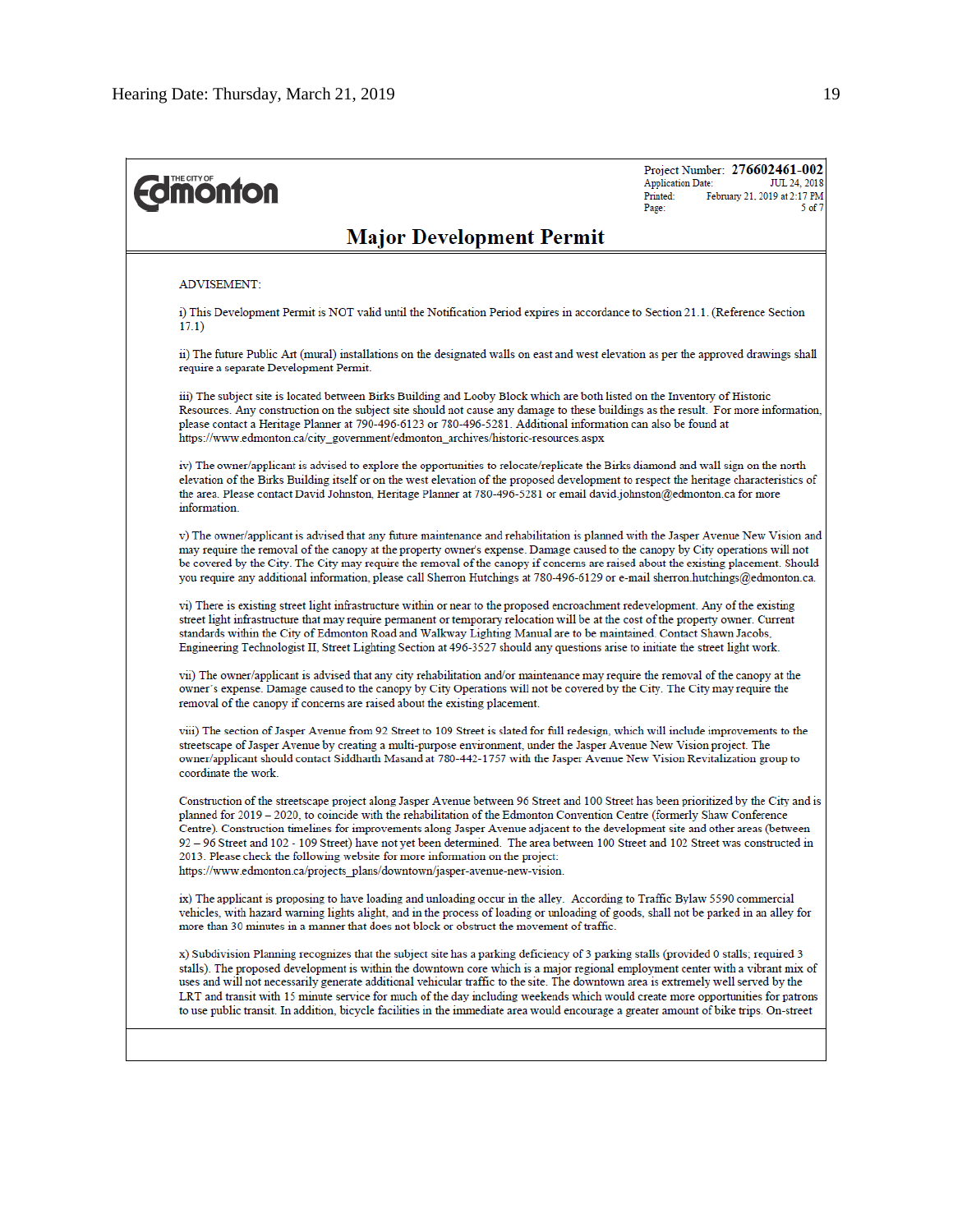| <b>nonton</b>                                                                    |                                                                                                                                                                                                                                                                                                                    |                                 |          | Project Number: 276602461-002<br><b>Application Date:</b><br>JUL 24, 2018<br>Printed:<br>February 21, 2019 at 2:17 PM<br>Page:<br>6 of 7                                                                                                                                                                                                                                                                    |  |  |  |  |  |
|----------------------------------------------------------------------------------|--------------------------------------------------------------------------------------------------------------------------------------------------------------------------------------------------------------------------------------------------------------------------------------------------------------------|---------------------------------|----------|-------------------------------------------------------------------------------------------------------------------------------------------------------------------------------------------------------------------------------------------------------------------------------------------------------------------------------------------------------------------------------------------------------------|--|--|--|--|--|
|                                                                                  |                                                                                                                                                                                                                                                                                                                    | <b>Major Development Permit</b> |          |                                                                                                                                                                                                                                                                                                                                                                                                             |  |  |  |  |  |
|                                                                                  | parking is available in the downtown area which is managed by E-park and available for use.                                                                                                                                                                                                                        |                                 |          |                                                                                                                                                                                                                                                                                                                                                                                                             |  |  |  |  |  |
|                                                                                  |                                                                                                                                                                                                                                                                                                                    |                                 |          | xi) This Development Permit is not a Business Licence. A separate application must be made for a Business Licence.                                                                                                                                                                                                                                                                                          |  |  |  |  |  |
|                                                                                  | xii) Signs require separate Development Applications. Any proposed signage, including Digital Signs must take into consideration<br>any required traffic signalization and safety. Any digital media signs shall be included in the Comprehensive Sign Design Plan to<br>the satisfaction of Subdivision Planning. |                                 |          |                                                                                                                                                                                                                                                                                                                                                                                                             |  |  |  |  |  |
| for further information.                                                         |                                                                                                                                                                                                                                                                                                                    |                                 |          | xiii) A building permit is required for any construction or change in Use of a building. For a building permit, and prior to the plans<br>examination review, you require construction drawings and the payment of fees. Please contact the 311 Call Centre (780-442-5311)                                                                                                                                  |  |  |  |  |  |
| as to the presence or absence of any environmental contaminants on the property. |                                                                                                                                                                                                                                                                                                                    |                                 |          | xiv) The City of Edmonton does not conduct independent environmental checks of land within the City. If you are concerned about<br>the suitability of this property for any purpose, you should conduct your own tests and reviews. The City of Edmonton, in issuing<br>this Development Permit, makes no representations and offers no warranties as to the suitability of the property for any purpose or |  |  |  |  |  |
| easements that might be attached to the Site.                                    |                                                                                                                                                                                                                                                                                                                    |                                 |          | xv) An approved Development Permit means that the proposed development has been reviewed only against the provisions of the<br>Edmonton Zoning Bylaw. It does not remove obligations to conform with other legislation, bylaws or land title instruments such as<br>the Municipal Government Act, the ERCB Directive 079, the Edmonton Safety Codes Permit Bylaw or any caveats, covenants or               |  |  |  |  |  |
| 12800 as amended.                                                                |                                                                                                                                                                                                                                                                                                                    |                                 |          | xvi) Unless otherwise stated, all above references to section numbers refer to the authority under the Edmonton Zoning Bylaw                                                                                                                                                                                                                                                                                |  |  |  |  |  |
| <b>Variances</b>                                                                 |                                                                                                                                                                                                                                                                                                                    |                                 |          |                                                                                                                                                                                                                                                                                                                                                                                                             |  |  |  |  |  |
| 910.7.5(b)(i)(A))                                                                |                                                                                                                                                                                                                                                                                                                    |                                 |          | 1. The proposed residential Floor Plate above the 20m in Height exceeds 80% of the podium Floor Plate. (Reference Section                                                                                                                                                                                                                                                                                   |  |  |  |  |  |
|                                                                                  |                                                                                                                                                                                                                                                                                                                    |                                 |          | 2. The proposed Tower Stepback abutting Jasper Avenue is 3.24m, instead of 4.5m. (Reference Section 910.7.5(b)(i)(B))                                                                                                                                                                                                                                                                                       |  |  |  |  |  |
| (Reference Section $910.7.5(c)(v)$ )                                             |                                                                                                                                                                                                                                                                                                                    |                                 |          | 3. The proposed Tower Floor Plate of the top 4 floors is not reduced a further 10% to 15% from the rest of the Tower Floor Plate.                                                                                                                                                                                                                                                                           |  |  |  |  |  |
| 4. The site has 0 parking spaces, instead of 3. (Section 54.2 and Schedule 1(B)) |                                                                                                                                                                                                                                                                                                                    |                                 |          |                                                                                                                                                                                                                                                                                                                                                                                                             |  |  |  |  |  |
|                                                                                  |                                                                                                                                                                                                                                                                                                                    |                                 |          | 5. The site has 0 loading space, instead of 1. (Section 54.4 and Schedule 3) Note: Loading provided along Jasper Avenue.                                                                                                                                                                                                                                                                                    |  |  |  |  |  |
| <b>Rights of Appeal</b><br>Amendment Act.                                        |                                                                                                                                                                                                                                                                                                                    |                                 |          | This approval is subject to the right of appeal as outlined in Chapter 24, Section 683 through 689 of the Municipal Government                                                                                                                                                                                                                                                                              |  |  |  |  |  |
| Notice Period Begins: Jan 31, 2019                                               |                                                                                                                                                                                                                                                                                                                    | <b>Ends: Feb 21, 2019</b>       |          |                                                                                                                                                                                                                                                                                                                                                                                                             |  |  |  |  |  |
| Fees                                                                             |                                                                                                                                                                                                                                                                                                                    |                                 |          |                                                                                                                                                                                                                                                                                                                                                                                                             |  |  |  |  |  |
|                                                                                  | <b>Fee Amount</b>                                                                                                                                                                                                                                                                                                  | <b>Amount Paid</b>              | Receipt# | <b>Date Paid</b>                                                                                                                                                                                                                                                                                                                                                                                            |  |  |  |  |  |
| Major Dev. Application Fee                                                       | \$1,847.00                                                                                                                                                                                                                                                                                                         | \$1,847.00                      | 05213366 | Jul 26, 2018                                                                                                                                                                                                                                                                                                                                                                                                |  |  |  |  |  |
| Dev. Application Fee # of dwelling<br>units                                      | \$2,250.00                                                                                                                                                                                                                                                                                                         | \$2,250.00                      | 05213366 | Jul 26, 2018                                                                                                                                                                                                                                                                                                                                                                                                |  |  |  |  |  |
| Development Permit Inspection Fee<br>Sanitary Sewer Trunk Fund 2012+             | \$510.00<br>\$39,542.00                                                                                                                                                                                                                                                                                            |                                 |          |                                                                                                                                                                                                                                                                                                                                                                                                             |  |  |  |  |  |
| Lot Grading Fee                                                                  | \$232.00                                                                                                                                                                                                                                                                                                           |                                 |          |                                                                                                                                                                                                                                                                                                                                                                                                             |  |  |  |  |  |
|                                                                                  |                                                                                                                                                                                                                                                                                                                    |                                 |          |                                                                                                                                                                                                                                                                                                                                                                                                             |  |  |  |  |  |
|                                                                                  |                                                                                                                                                                                                                                                                                                                    |                                 |          |                                                                                                                                                                                                                                                                                                                                                                                                             |  |  |  |  |  |
|                                                                                  |                                                                                                                                                                                                                                                                                                                    |                                 |          |                                                                                                                                                                                                                                                                                                                                                                                                             |  |  |  |  |  |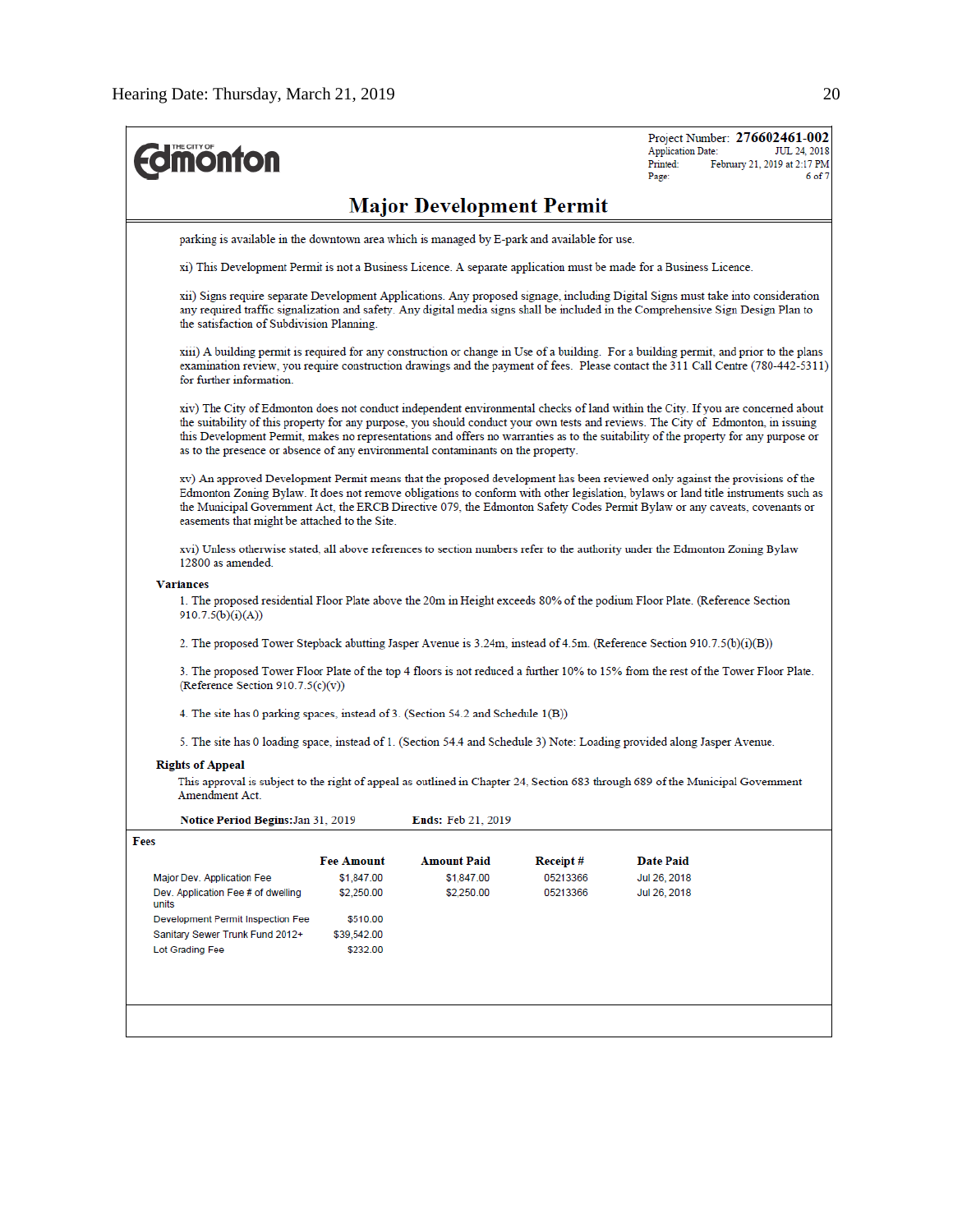| <b>difficution</b>                                                          |                       |                    |          | <b>Application Date:</b><br>Printed:<br>Page: | Project Number: 276602461-002<br>JUL 24, 2018<br>February 21, 2019 at 2:17 PM<br>7 of 7 |  |  |
|-----------------------------------------------------------------------------|-----------------------|--------------------|----------|-----------------------------------------------|-----------------------------------------------------------------------------------------|--|--|
| <b>Major Development Permit</b>                                             |                       |                    |          |                                               |                                                                                         |  |  |
| Fees                                                                        | <b>Fee Amount</b>     | <b>Amount Paid</b> | Receipt# | <b>Date Paid</b>                              |                                                                                         |  |  |
| Total GST Amount:<br><b>Totals for Permit:</b><br>(\$40,284.00 outstanding) | \$0.00<br>\$44,381.00 | \$4,097.00         |          |                                               |                                                                                         |  |  |
|                                                                             |                       |                    |          |                                               |                                                                                         |  |  |
|                                                                             |                       |                    |          |                                               |                                                                                         |  |  |
|                                                                             |                       |                    |          |                                               |                                                                                         |  |  |
|                                                                             |                       |                    |          |                                               |                                                                                         |  |  |
|                                                                             |                       |                    |          |                                               |                                                                                         |  |  |
|                                                                             |                       |                    |          |                                               |                                                                                         |  |  |
|                                                                             |                       |                    |          |                                               |                                                                                         |  |  |
|                                                                             |                       |                    |          |                                               |                                                                                         |  |  |
|                                                                             |                       |                    |          |                                               |                                                                                         |  |  |
|                                                                             |                       |                    |          |                                               |                                                                                         |  |  |
|                                                                             |                       |                    |          |                                               |                                                                                         |  |  |
|                                                                             |                       |                    |          |                                               |                                                                                         |  |  |
|                                                                             |                       |                    |          |                                               |                                                                                         |  |  |
|                                                                             |                       |                    |          |                                               |                                                                                         |  |  |